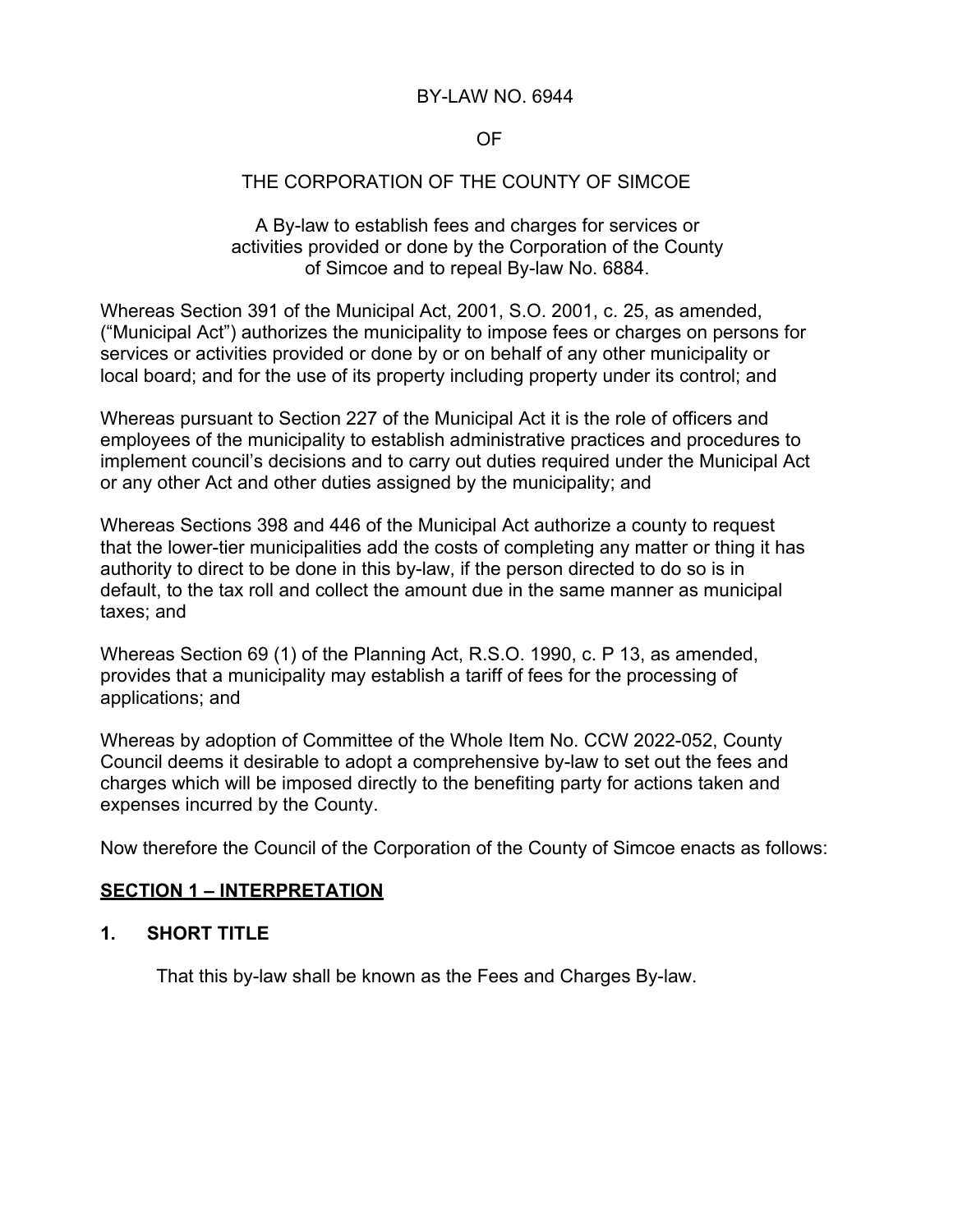## **2. HEADINGS**

That the headings inserted in this by-law are inserted for convenience only and shall not be used as a means of interpretation.

## **3. SCHEDULES**

That the schedules attached to this by-law form part of this by-law and have the same force and effect as if the information in them were contained in the body of this by-law.

#### **4. DEFINITIONS**

For the purpose of this by-law, the following definitions shall apply:

- 1. "Council" means the elected council of the Corporation of the County of Simcoe.
- 2. "County" means the Corporation of the County of Simcoe.
- 3. "Full Cost Recovery" means all labour, equipment, materials and any related costs including legal and consulting, incurred by the Corporation of the County of Simcoe.
- 4. "Person" includes the entity subject to a fee or charge, whether an individual or a corporation and the successors, assigns, heirs, executors, administrators, or other legal representatives thereof to whom the context may apply.

## **SECTION 2 – FEES AND CHARGES**

#### **1. FEES AND CHARGES**

That Council hereby establishes the fees and charges as set out in the attached schedules to this by-law.

## **2. TAXES**

That the fees and charges will be subject to Provincial Sales Tax (P.S.T.), Goods and Services Tax (G.S.T.), and/or Harmonized Sales Tax (H.S.T.), where applicable.

#### **3. REVIEW**

That the fees and charges may be reviewed on an annual basis and updated as Council deems appropriate.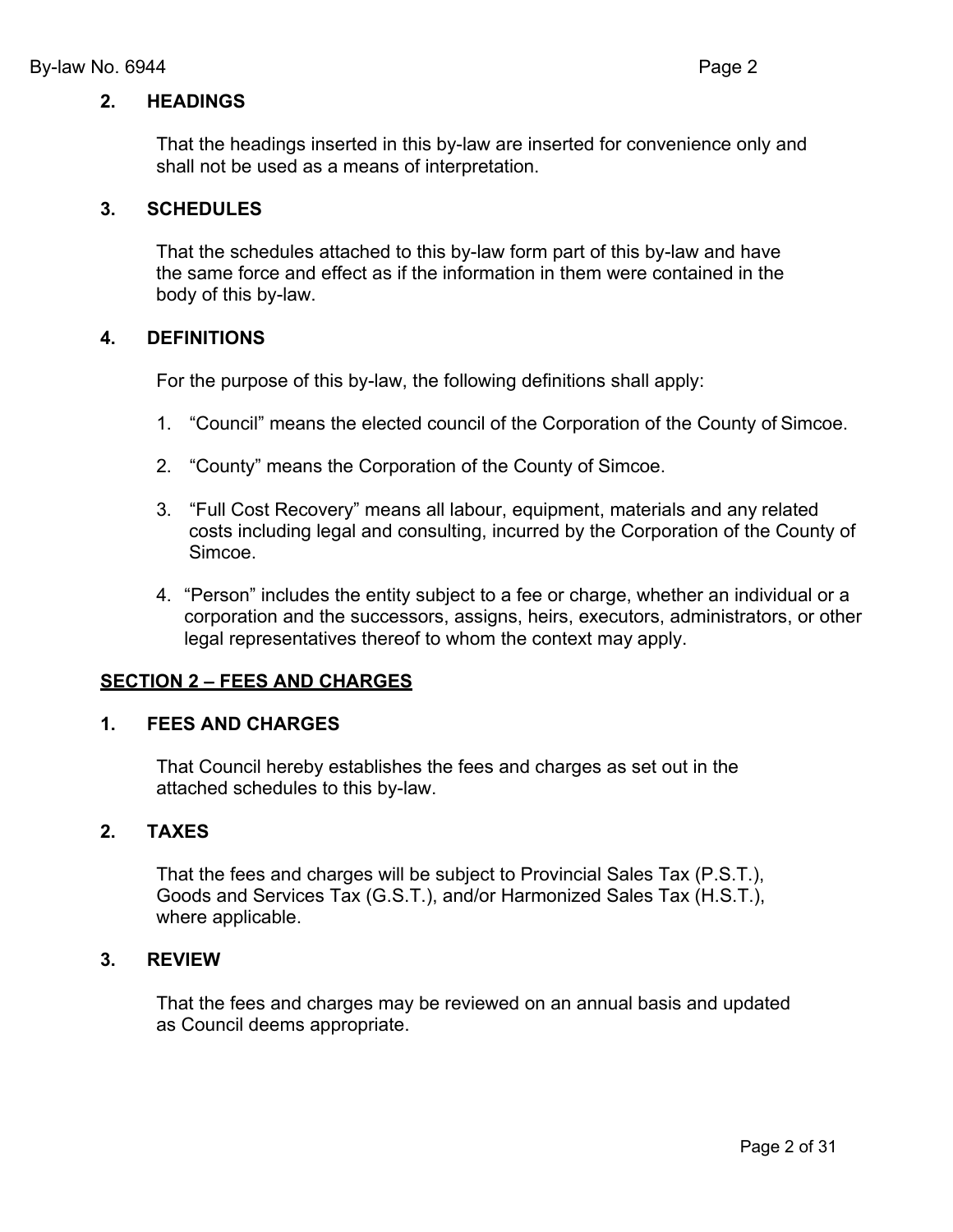That the fees and charges plus all applicable taxes are due and payable:

- 1. at the time the transaction for which the fee or charge is imposed; or
- 2. upon the due date specified in any invoice issued by the County to any Personin connection with a fee or charge imposed by this by-law.

## **5. DEFAULT**

For any portion of a fee or charge that remains unpaid, beyond the date fixed for payment, the County may make a request to the lower-tier municipality in which the Person owns property to add the costs of completing any matter of thing to the tax roll and it shall be collected in the same manner as municipal taxes.

## **SECTION 3 – GENERAL**

## **1. INVALIDITY**

That should any part of this by-law, including any part of its Schedules, be determined by a court of competent jurisdiction to be invalid or of no force and effect, it is the stated intention of Council that such invalid part of this by-law shall be severable and that the remainder of this by-law including the remainder of its Schedules, as applicable, shall continue to operate and to be in force and effect.

## **2. ADMINISTRATION**

That the Finance Department shall be responsible for the administration of this by- law, including but not limited to the enforcement thereof.

## **3. REPEAL**

That By-law No. 6884 is hereby repealed.

## **4. EFFECTIVE DATE**

That this by-law shall come into force and take effect immediately upon the approval of County Council.

By-law enacted this 22<sup>nd</sup> day of February 2022.

Surge County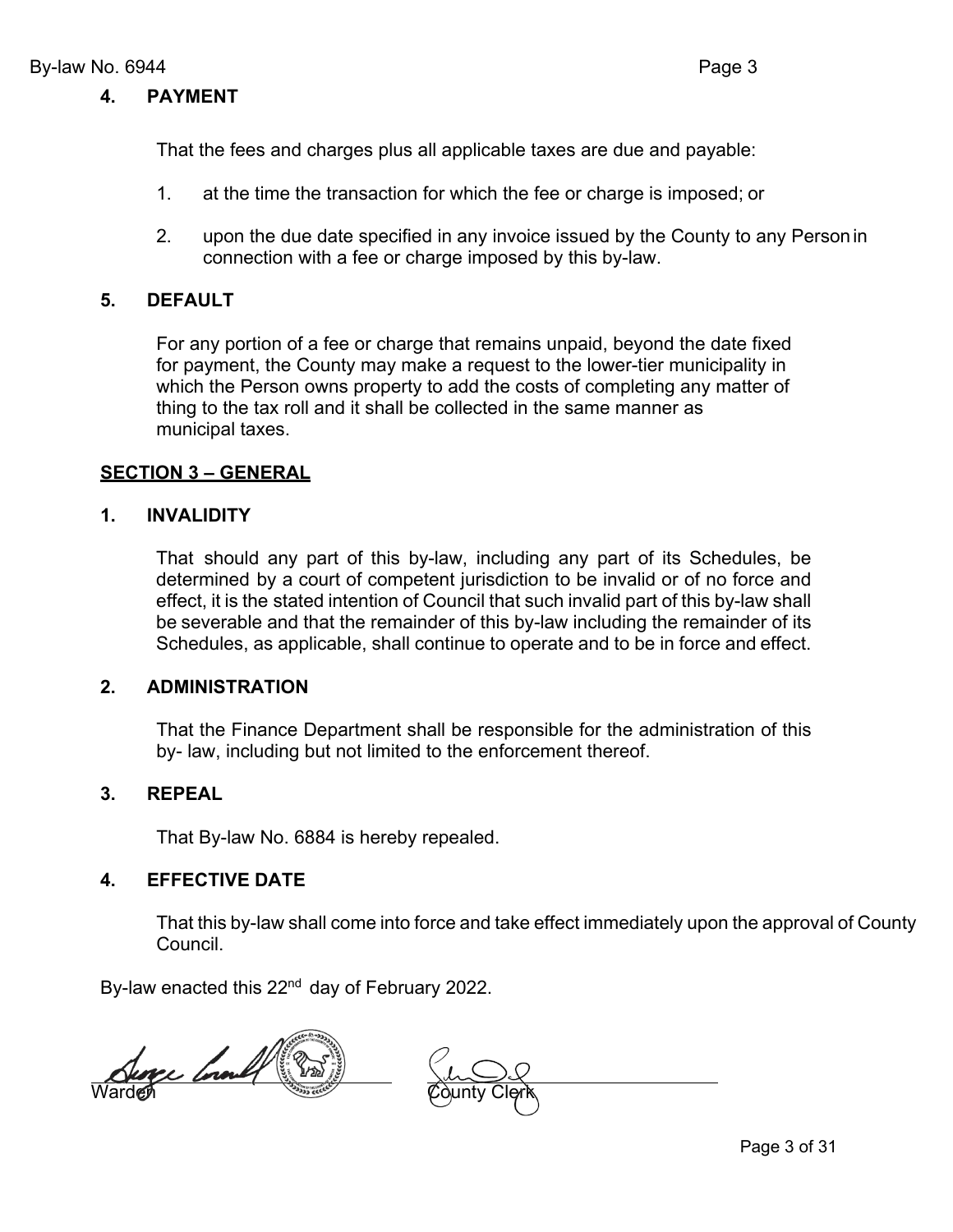## **SCHEDULE "A"**

## **ARCHIVES**

## **Photocopying**

| <b>Black and White</b> |                     |                           |
|------------------------|---------------------|---------------------------|
| <b>Size</b>            | <b>Regular Rate</b> | <b>Student Rate (with</b> |
|                        |                     | I.D.                      |
| $8.5" \times 11"$      | \$0.60              | \$0.30                    |
| $8.5" \times 14"$      | \$0.80              | \$0.40                    |
| $11" \times 17"$       | \$1.00              | \$0.50                    |
| <b>Colour</b>          |                     |                           |
| <b>Size</b>            | <b>Regular Rate</b> | <b>Student Rate (with</b> |
|                        |                     | I.D.)                     |
| 8.5" x 11"             | \$0.70              | \$0.35                    |
| 8.5" x 14"             | \$0.90              | \$0.45                    |
| $11" \times 17"$       | \$1.10              | \$0.55                    |

## **Digital Image Scanning**

| In-house, up to $18" X 24"$      | \$10.00                                   |
|----------------------------------|-------------------------------------------|
| Custom in-house, up to 18" X 24" | \$14.00                                   |
| Larger format (in-house)         | $\frac{1}{2}$ \$10.00 per ft <sup>2</sup> |
| Larger format (outsourced)       | Contractor's rates +                      |
|                                  | 30%                                       |

## **Inter-Institutional Loan Service**

| Inter-institutional loan service                                                                 | \$6.00 per order (max<br>5 microfilm reels per<br>order) |
|--------------------------------------------------------------------------------------------------|----------------------------------------------------------|
| Note: Incoming only – Simcoe County Archives is unable to lend documents from its<br>collection. |                                                          |

## **Micrographic Reproductions (Microfilming – positive duplicates only)**

| Custom microfilming of original documents – subject to         | \$400.00 per reel    |
|----------------------------------------------------------------|----------------------|
| scheduling                                                     |                      |
| Duplicate positive reel from existing 35 mm negatives          | \$80.00 per reel     |
| (outsourced)                                                   |                      |
| Duplicate positive reel of donated records (Note: Applies only | \$80.00 per reel     |
| to records that would normally be microfilmed by the Archives) |                      |
|                                                                |                      |
| Duplicate positive reel from existing 16 mm negatives -        | Contractor's rates + |
| subject to availability (outsourced)                           | 30%                  |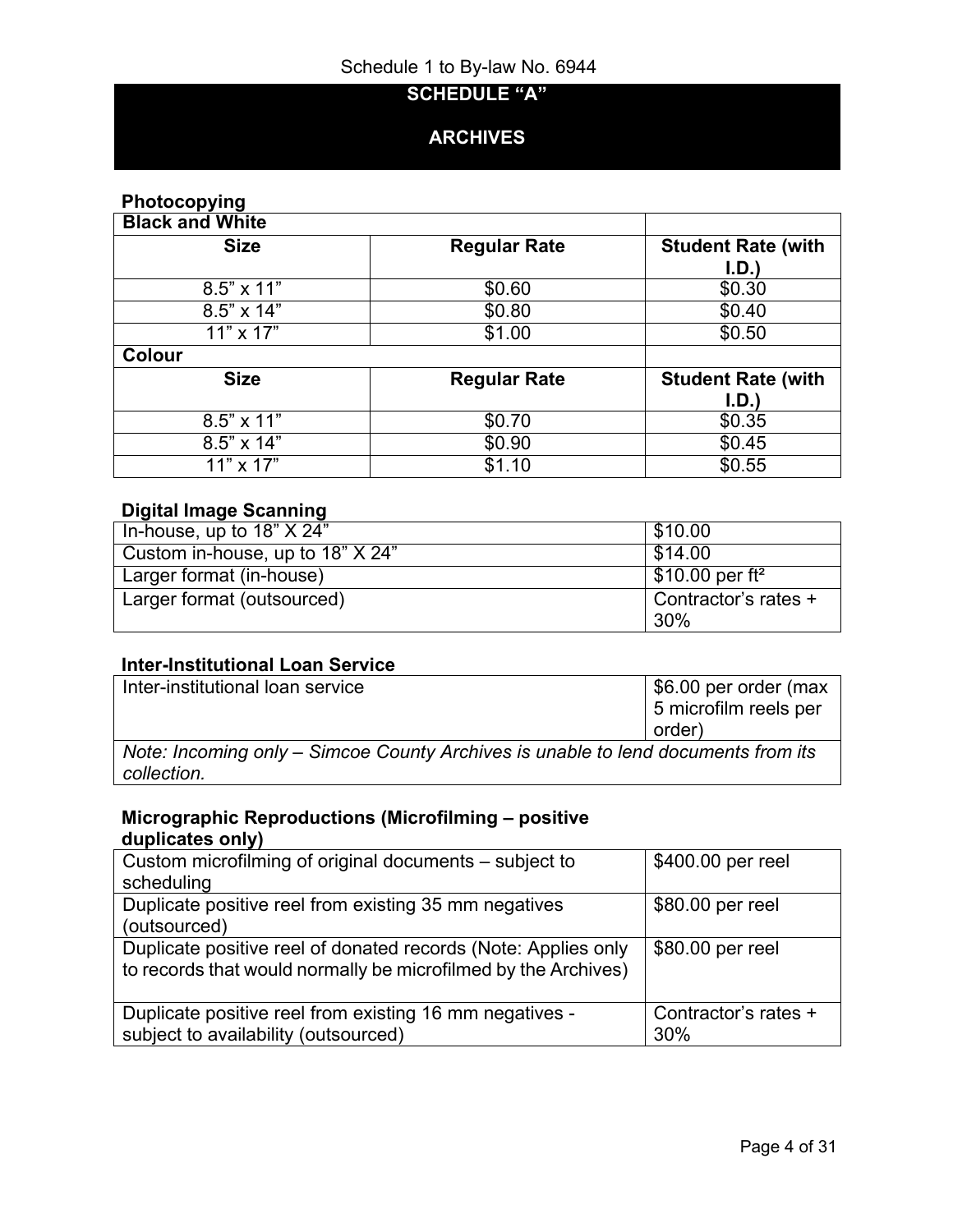#### **Digital Copies of Microfilm**

| Digitization of microfilm           | \$65.00 per reel |
|-------------------------------------|------------------|
| Copies of film previously digitized | \$50.00 per reel |

#### **Microfilm Repair**

| Cost for simple repairs (straight cut and splicing)                               | $\vert$ \$10.00 per splice |
|-----------------------------------------------------------------------------------|----------------------------|
| Cost for complicated repairs (damage through multiple frames   \$15.00 per repair |                            |
| and zigzag cuts)                                                                  |                            |

## **Copying Sound Recordings**

| Digitization of audio cassette (outsourced) – subject to | Contractor's rates + |
|----------------------------------------------------------|----------------------|
| availability                                             | 30%                  |

## **Copying Moving Images**

| Digitization of moving images (outsourced) – subject to | Contractor's rates + |
|---------------------------------------------------------|----------------------|
| availability                                            | 30%                  |

#### **Storage Media**

| Storage media (CD-ROM or DVD-ROM) | Cost recovery $+30\%$ |
|-----------------------------------|-----------------------|
| USB flash drive                   | Cost recovery $+30\%$ |

Notes:

- All prices include HST
- The Archives may waive fees or refuse service in exceptional circumstances.
- Copying and duplication services may be limited by privacy, copyright, confidentiality, or physical condition of records.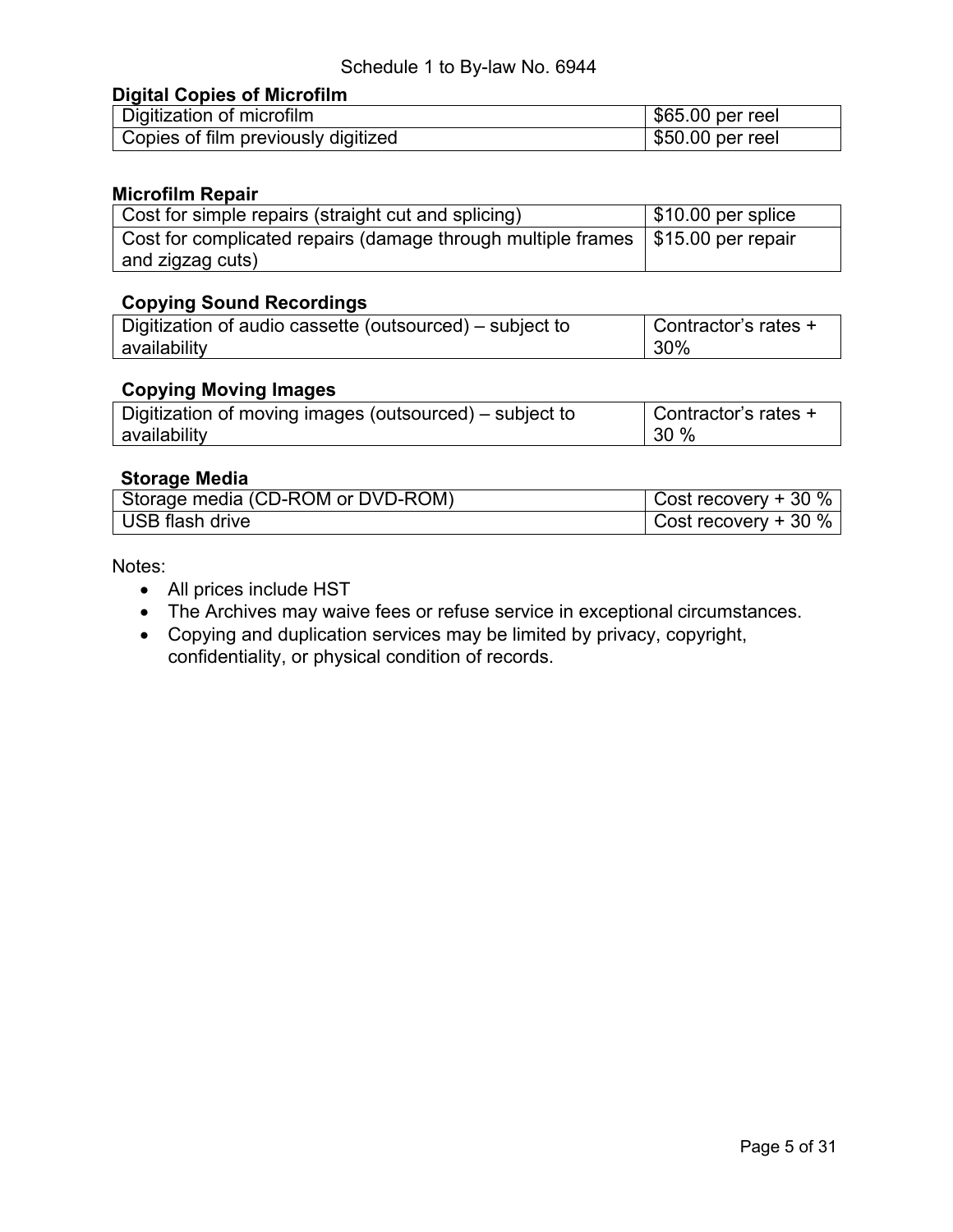## **SCHEDULE "B" CORPORATE**

## **FEE CHARGES FOR REQUESTS FOR INFORMATION (prices include HST)**

| <b>Routine Disclosure - General</b><br><b>Records: Search and Preparation</b><br>Time for general records only; paper<br>or electronic                                     | \$10.00 per 1/4 hour required to search<br>and retrieve records (minimum $\frac{1}{4}$ hour<br>billing) |  |
|----------------------------------------------------------------------------------------------------------------------------------------------------------------------------|---------------------------------------------------------------------------------------------------------|--|
| <b>Routine Disclosure - Personal</b><br><b>Information Records: Administration</b><br>Fee per request for personal records<br>only; paper or electronic<br>*See note below | \$30.00 flat rate                                                                                       |  |
|                                                                                                                                                                            |                                                                                                         |  |
| Photocopying (B/W) 8.5 x 11 *                                                                                                                                              | \$0.60 per page                                                                                         |  |
| Photocopying (B/W) 8.5 x 14 *                                                                                                                                              | \$0.80 per page                                                                                         |  |
| Photocopying (B/W) 11 x 17 *                                                                                                                                               | \$1.00 per page                                                                                         |  |
|                                                                                                                                                                            |                                                                                                         |  |
| Photocopying (Colour) 8.5 x 11 *                                                                                                                                           | \$0.70 per page                                                                                         |  |
| Photocopying (Colour) 8.5 x 14 *                                                                                                                                           | \$0.90 per page                                                                                         |  |
| Photocopying (Colour) 11 x 17 *                                                                                                                                            | $\overline{$}1.10$ per page                                                                             |  |
|                                                                                                                                                                            |                                                                                                         |  |
| Plotter prints (B/W)                                                                                                                                                       | \$5.75 per linear foot 36" roll, standard<br>paper                                                      |  |
| Plotter maps (Colour)                                                                                                                                                      | \$11.50 per linear foot 36" roll, standard<br>paper                                                     |  |
|                                                                                                                                                                            |                                                                                                         |  |
| <b>USB Stick</b>                                                                                                                                                           | Cost recovery based in size + 30%                                                                       |  |

## **MISCELLANEOUS CHARGES (prices include HST)**

| Miscellaneous Outside Vendor<br>Charges (services that the County<br>cannot perform) | Based on invoiced cost of service<br>provided |
|--------------------------------------------------------------------------------------|-----------------------------------------------|
| Shipping                                                                             | Based on invoiced cost of service<br>provided |

## **FEE CHARGES FOR RETURNED BANK ITEMS (no tax)**

| NSF Cheques | General        | \$25.00/item |
|-------------|----------------|--------------|
|             | Accounts       | \$20.00/item |
|             | Social Housing |              |

**\*\*** Except for the Archives requests 10 pages will be provided free within a 3-month period.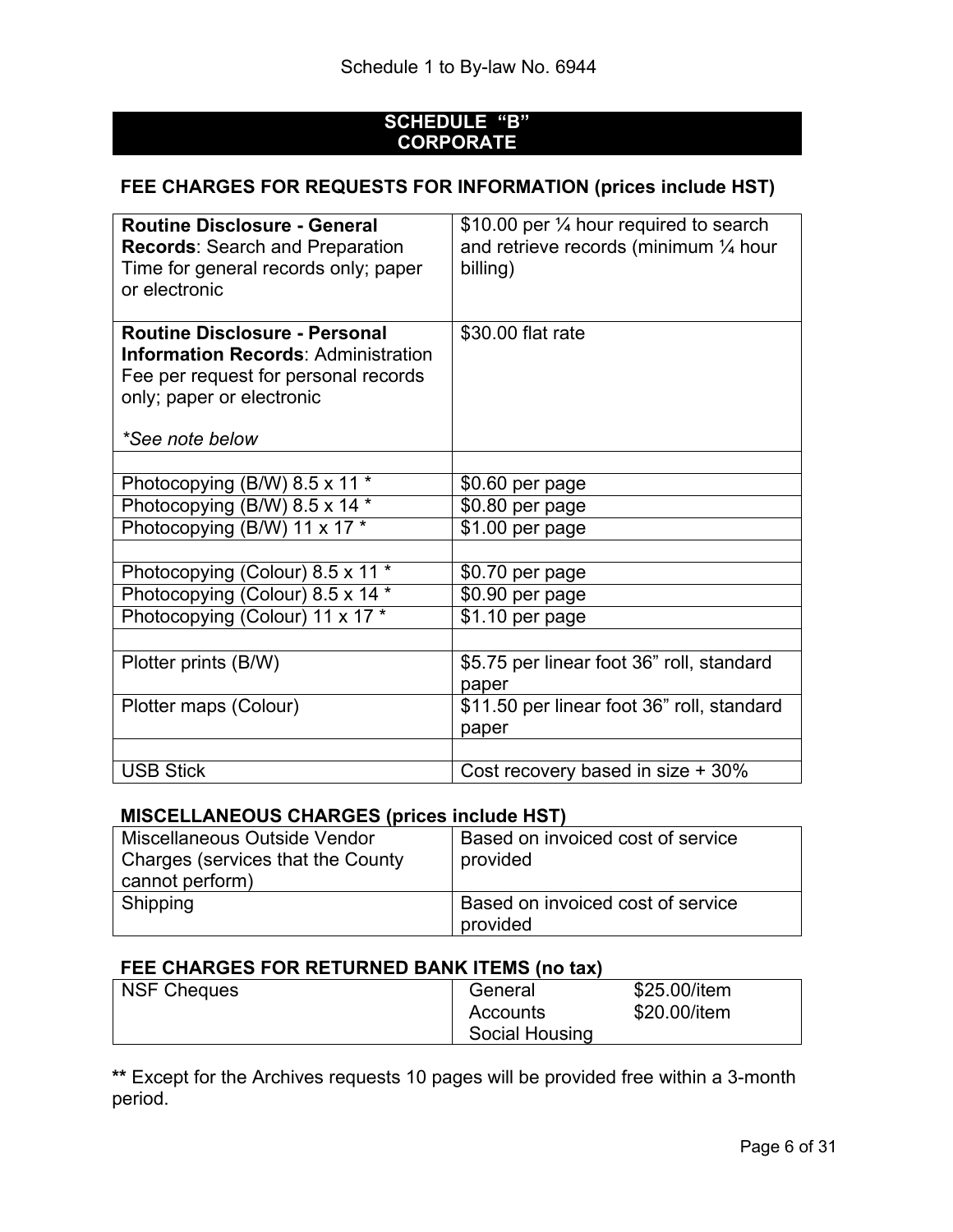**Note**: Formal access requests received under the Municipal Freedom of Information and Protection of Privacy Act will be completed using the regulation under the Act, or routinely where personal information will be removed/redacted from the record, please consult with the Clerk's Department for guidance to determine prescribed fees.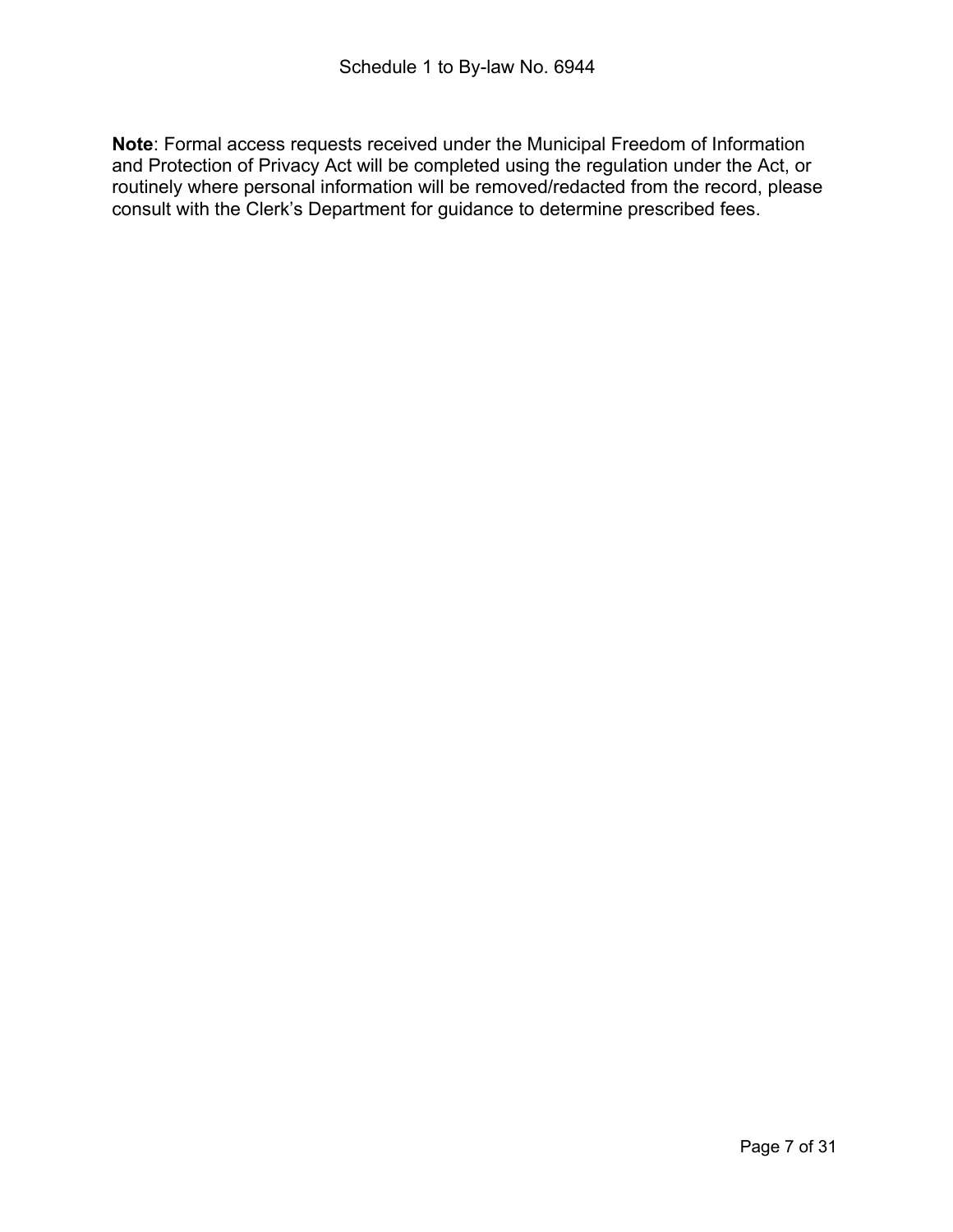## **SCHEDULE "C" EMERGENCY PLANNING**

| Annual 911 CERB fees | Costs are billed based on per capita rates |
|----------------------|--------------------------------------------|
|                      |                                            |

## **Mobile Generator Rental Rates**

| "For Profit" Organizations                          | 150 kW Mobile<br>generator | Daily rate - $$700.00 + tax$     |
|-----------------------------------------------------|----------------------------|----------------------------------|
|                                                     |                            | Weekly rate - $$1,700.00 + tax$  |
|                                                     |                            | Monthly rate - $$6,500.00 + tax$ |
|                                                     | 350 kW Mobile<br>generator | Daily rate - $$900.00 + tax$     |
|                                                     |                            | Weekly rate - \$2,700.00 + tax   |
|                                                     |                            | Monthly rate - $$9,500.00 + tax$ |
| "Municipal-Non-Profit"<br><b>Organizations Non-</b> | 150 kW Mobile<br>generator | Daily rate - $$175.00 + tax$     |
| <b>Emergency Events</b>                             |                            | Weekly rate - $$425.00 + tax$    |
|                                                     |                            | Monthly rate - $$1,625.00 + tax$ |
|                                                     | 350 kW Mobile<br>generator | Daily rate - $$225.00 + tax$     |
|                                                     |                            | Weekly rate - $$675.00 + tax$    |
|                                                     |                            | Monthly rate - $$2,375.00 + tax$ |
|                                                     |                            |                                  |

٦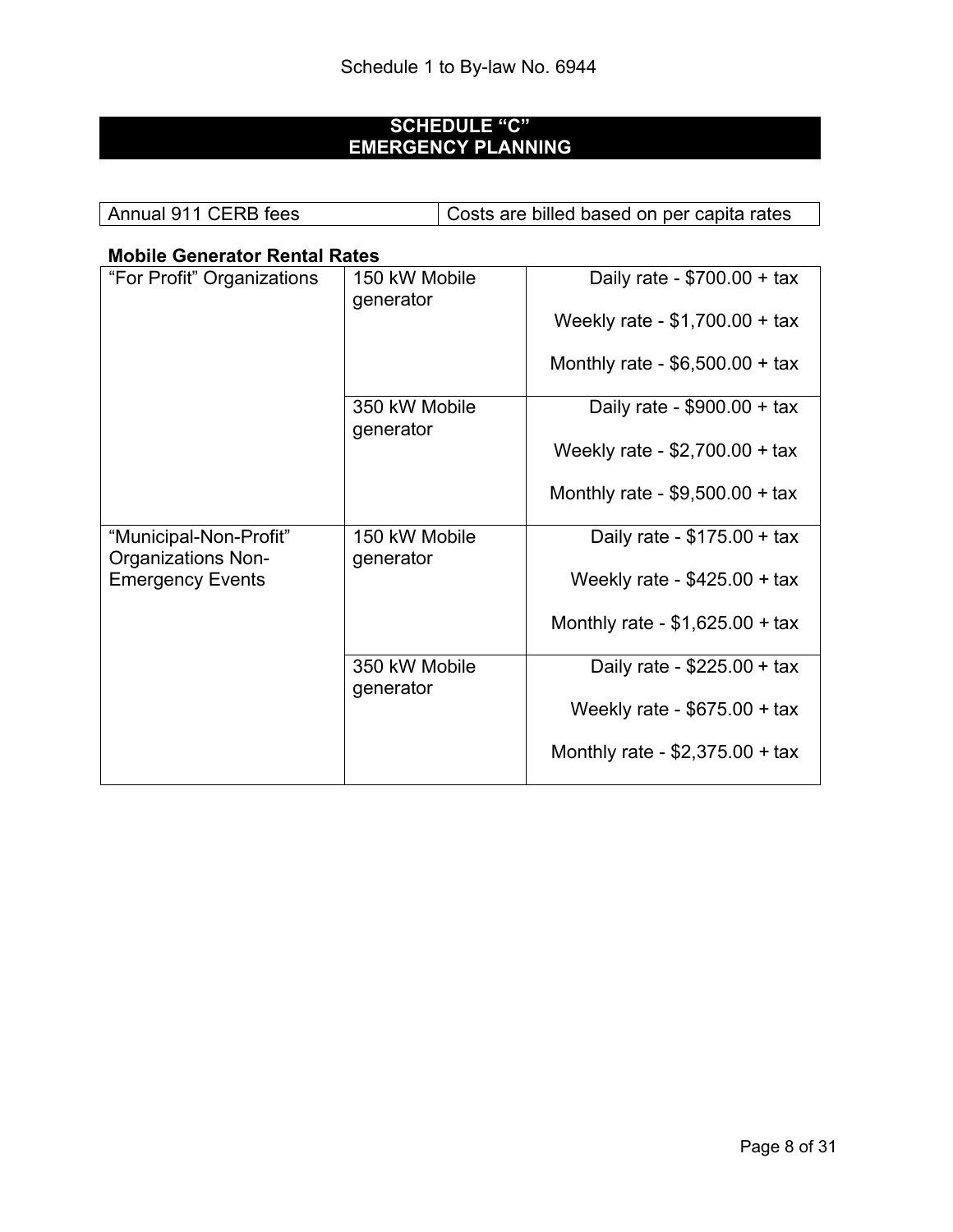**SCHEDULE "D" SOLID WASTE MANAGEMENT**

# **A. COUNTY OF SIMCOE SOLID WASTE MANAGEMENT FACILITY RATE**

| <b>SCHEDULE</b>                                                                                                                                                         |                                                             |                                                             |  |  |  |
|-------------------------------------------------------------------------------------------------------------------------------------------------------------------------|-------------------------------------------------------------|-------------------------------------------------------------|--|--|--|
|                                                                                                                                                                         | <b>Tonnage Rate</b>                                         | <b>Volume Rate</b>                                          |  |  |  |
| <b>Material Description Properly</b><br><b>Prepared and Separated</b>                                                                                                   | Price (\$) Units                                            | Price (\$) Units                                            |  |  |  |
| Garbage, Clean Fill <sup>5,</sup> Stumps, Carpet,<br>Window Glass, Bulky Rigid Plastic,<br>Pressure Treated Wood, Commercial<br>Organics<br>Minimum Charge \$10.00/load | \$155.00/tonne                                              | \$25.00/m <sup>3</sup>                                      |  |  |  |
| Garbage (Compacted loads and Heavy<br>Waste)<br>Minimum Charge \$10.00/load                                                                                             | N/A                                                         | \$75.00/m <sup>3</sup>                                      |  |  |  |
| <b>Asphalt Shingles &amp; Drywall</b>                                                                                                                                   | \$75.00/tonne                                               | \$35.00/m <sup>3</sup>                                      |  |  |  |
| <b>Wood Waste: Clean Dimensional</b><br>Lumber, Coated and Glued Wood, Brush<br>and Brush Chips                                                                         | \$75.00/tonne                                               | $$10.00/m^3$                                                |  |  |  |
| <b>CFC Appliances</b>                                                                                                                                                   | \$15.00/each                                                | \$15.00/each                                                |  |  |  |
| <b>Mattress or Box Spring</b>                                                                                                                                           | \$10.00/each<br>plus tipping fees at<br>\$155.00/tonne      | \$15.00/each                                                |  |  |  |
| Mixed Waste, Asbestos <sup>5</sup> , Contaminated<br>Soil <sup>5</sup> or Difficult Wastes <sup>5</sup><br>Minimum Charge \$20.00/load                                  | \$310.00/tonne                                              | \$50.00/m <sup>3</sup>                                      |  |  |  |
| Forced Charge – failure to pay <sup>7</sup>                                                                                                                             | \$100.00/incident<br>(plus applicable<br>tipping fees)      | \$100.00/incident<br>(plus applicable tipping<br>fees)      |  |  |  |
| Improper drop-off of a hazard or difficult<br>waste (Example: ammunition, explosives,<br>asbestos, propane tank, or hazardous<br>wastes)                                | \$250.00/incident<br>(plus costs incurred<br>by the County) | \$250.00/incident<br>(plus costs incurred by<br>the County) |  |  |  |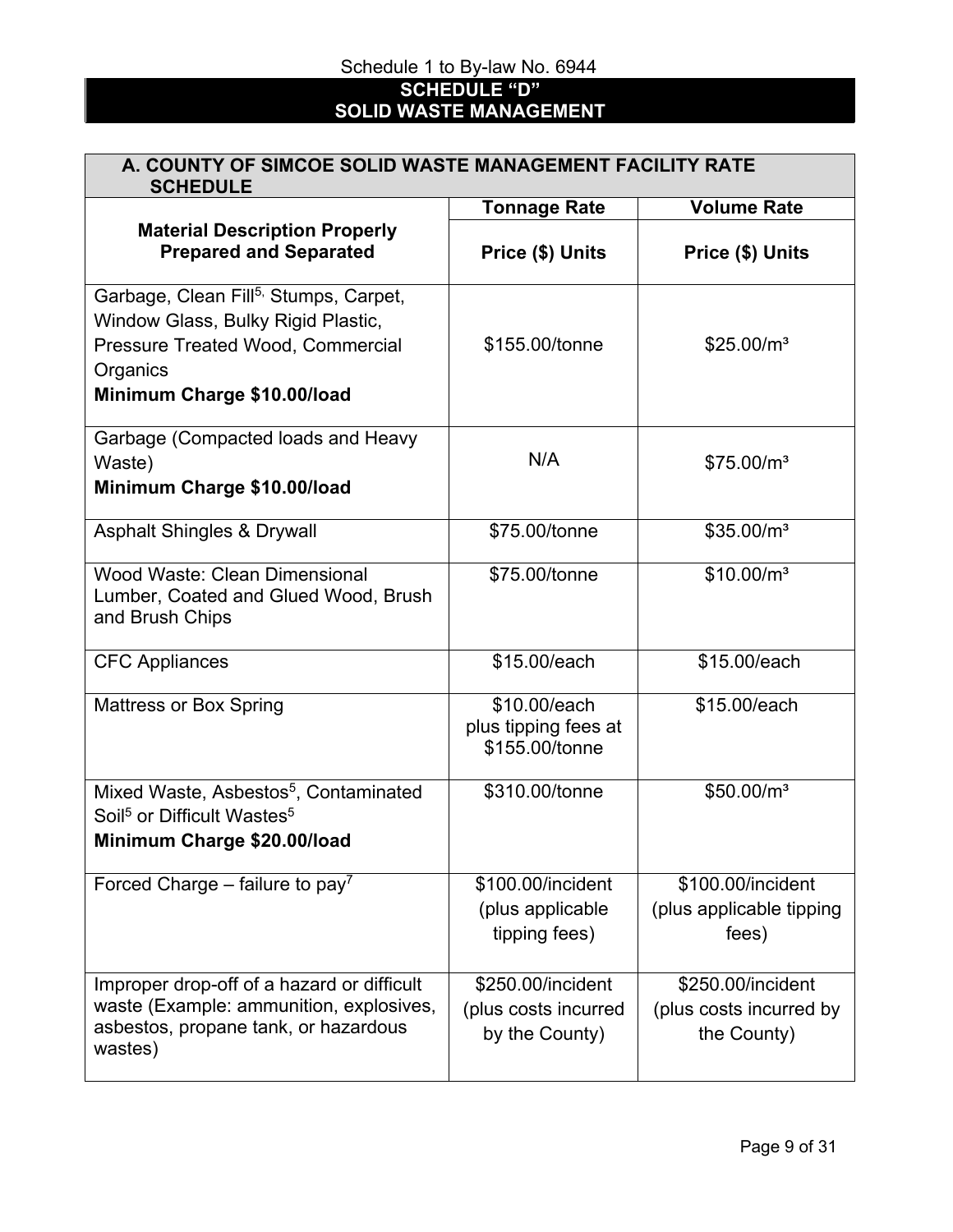| <u> UUINUUD I W DI MII IV. UU I I</u>                                                                                                   |           |           |  |  |  |
|-----------------------------------------------------------------------------------------------------------------------------------------|-----------|-----------|--|--|--|
| Free Diversion: Scrap Metal, Leaf and<br>Yard Waste, Tires, Electronic Waste,<br>Blue Box Recyclables, Textiles, MHSW,<br><b>Rubble</b> | No charge | No charge |  |  |  |

| <b>Sales Material Description</b>                   | Price (\$) |
|-----------------------------------------------------|------------|
| Compost – carload $(< 0.5$ m <sup>3</sup> loaded by | \$5.00     |
| hand by customer)                                   |            |
| Compost – pickup truck or small trailer             | \$20.00    |
| load (loaded by hand by customer)                   |            |
| <b>Brush Chips Outbound from Site</b>               | Free       |
| Backyard Composters (each)                          | \$30.00    |
| Bag Tags (each book of 5)                           | \$15.00    |
| Courier charges for shipment of Bag Tags            | \$5.00     |
| Vehicle Weight (each)                               | \$5.00     |

| <b>B. COLLECTION SERVICE</b>                                                                                          |                                                               |
|-----------------------------------------------------------------------------------------------------------------------|---------------------------------------------------------------|
| Application fee for Collection Service for<br>Multi-unit residences, private roads or<br>new condominium developments | \$50.00/application or \$10.00/unit<br>(whichever is greater) |
| Fee to appeal decision                                                                                                | \$50.00/application                                           |
| <b>Compliance Letter</b>                                                                                              | \$50.00                                                       |
| Bulky Collection Program - (maximum 5<br>Items, pre-arranged booking)<br>Mattresses and/or Box Springs                | \$40.00<br>\$10.00 additional each (flat rate)                |
| <b>CFC Bearing Appliance</b>                                                                                          | \$15.00 additional each (flat rate)                           |
| Cart delivery/administrative fee<br>(applicable after July 31, 2022 – excludes<br>new builds & new homeowners)        | \$50.00 per cart                                              |
| Additional Recycling/Organic cart<br>delivery/administrative fee                                                      | \$50.00 per cart                                              |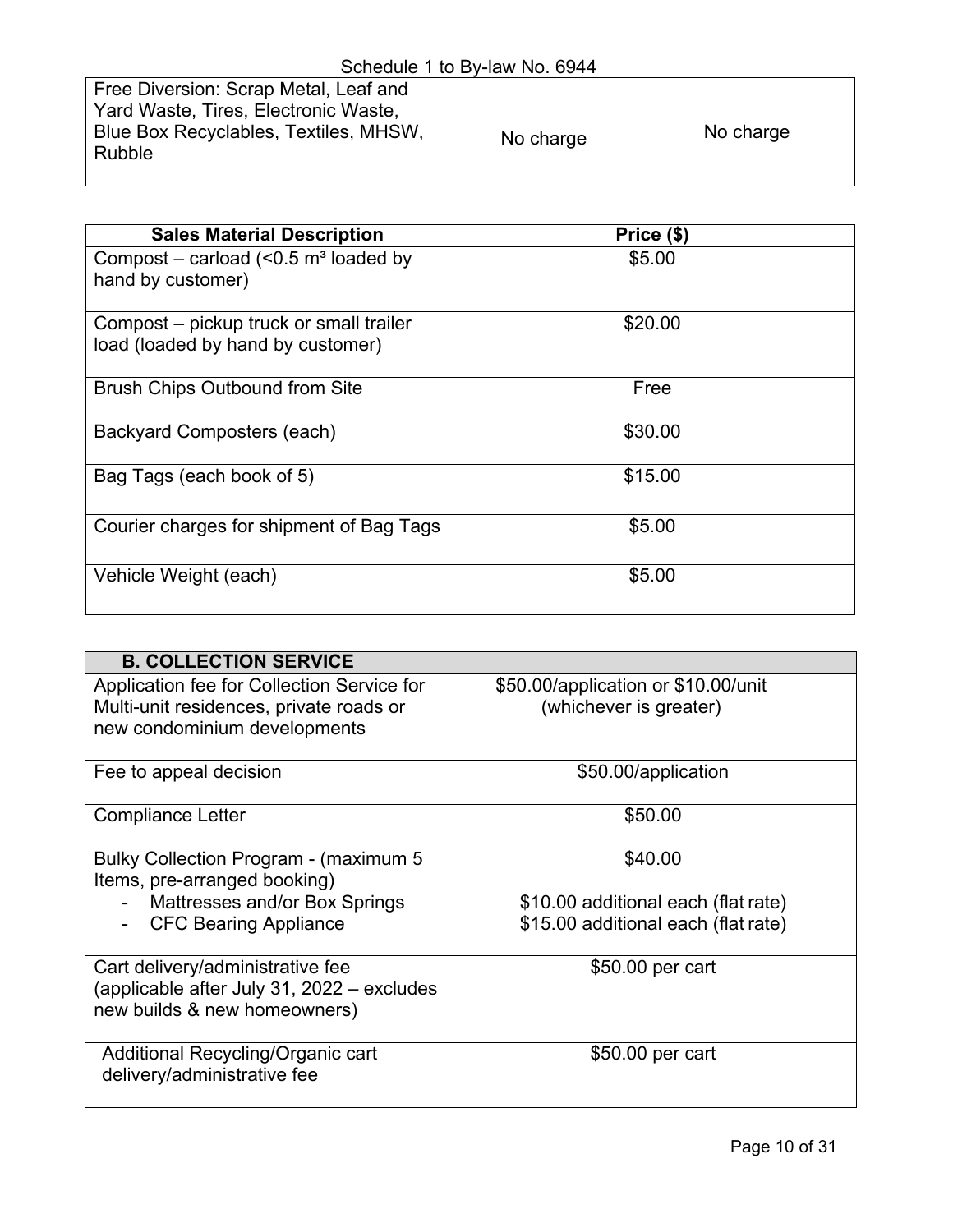| <b>C. COUNTY OF SIMCOE D4 GUIDELINES</b> |                                        |  |  |
|------------------------------------------|----------------------------------------|--|--|
| <b>APPLICATION</b>                       | FEE                                    |  |  |
| D4 Applications Individual Residential   | \$1,500.00 per Residential Application |  |  |
|                                          | \$3,000.00 Contingency Fee plus        |  |  |
| D4 Applications Commercial/Developer     | <b>Full Cost Recovery</b>              |  |  |
|                                          | (unused contingency funds will be      |  |  |
|                                          | returned)                              |  |  |
| Development Agreement                    | \$500.00                               |  |  |

#### *Notes:*

- *1. All charges will be rounded down to the nearest dollar.*
- *2. Tonnage rate to generally be utilized when possible (use of volume rate at Scale Attendant's discretion e.g. loads estimated less than \$5 in value).*
- *3. Volume assessment is based on Site Attendant's measurement of load (m³ means cubic metres).*
- *4. Only waste generated in the County of Simcoe is acceptable at County Waste Facilities. Proof of County residency is therefore required for use offacilities.*
- *5. Denotes a material requiring preapproval by Site Supervisor. Services not available at all facilities.*
- *6. Minimum Charge is only to be applied on chargeable garbage loads (e.g. no minimum applied if garbage bags properly tagged).*
- *7. Forced Charge for failure to pay applies when customer refuses payment or leaves the facility without returning for payment by the end of the business day. Applicable tipping fees for load are applied in addition to the Forced Charge.*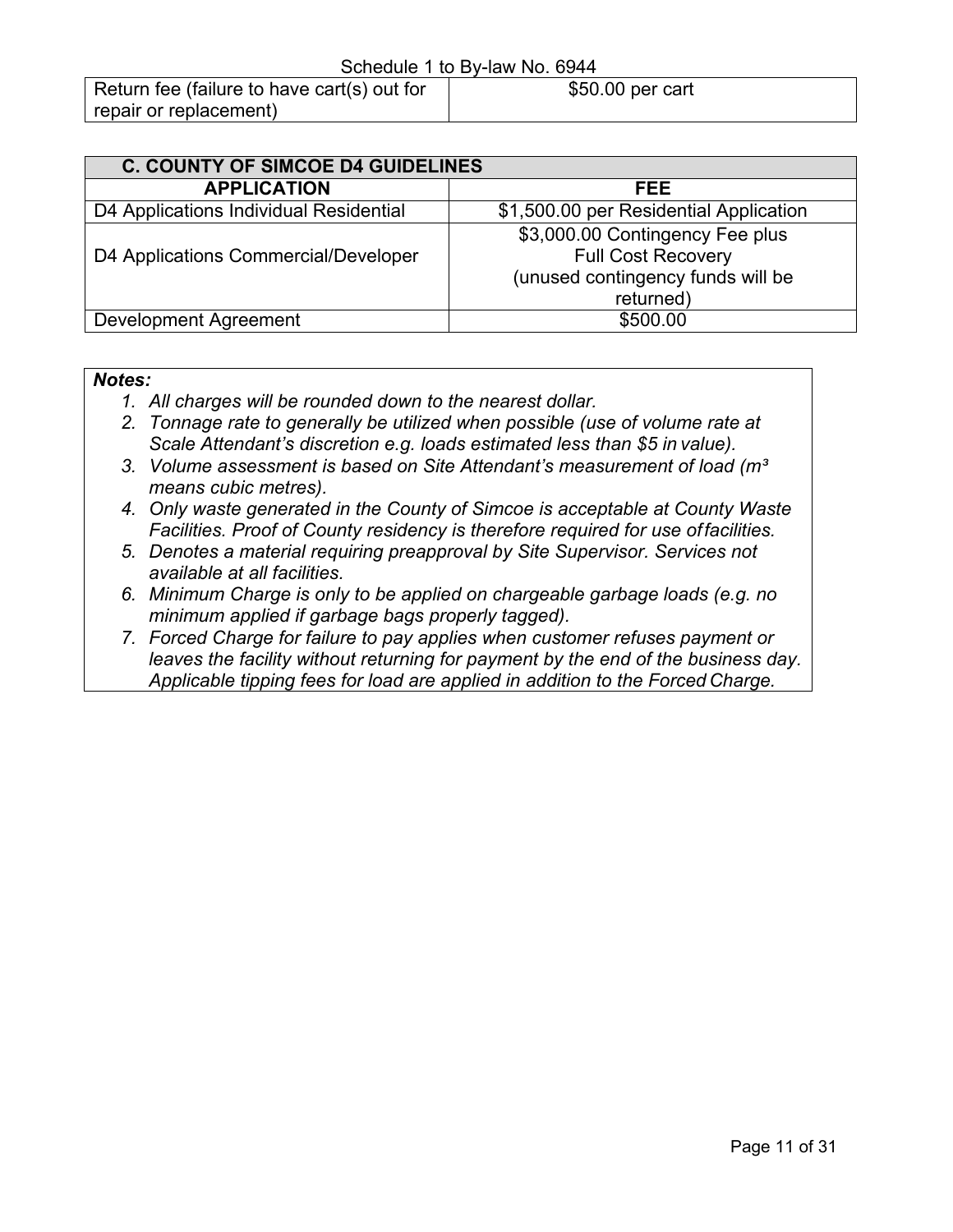## **SCHEDULE "E" FORESTRY**

## **Property Use Charges**

| Single Use                                                                                                                                              | \$50.00                                                                                                                                                                                                                                                                                                                                                                             |
|---------------------------------------------------------------------------------------------------------------------------------------------------------|-------------------------------------------------------------------------------------------------------------------------------------------------------------------------------------------------------------------------------------------------------------------------------------------------------------------------------------------------------------------------------------|
| 2 to 5 Uses/Year                                                                                                                                        | \$100.00                                                                                                                                                                                                                                                                                                                                                                            |
| 6 to 20 Uses/Year                                                                                                                                       | \$300.00                                                                                                                                                                                                                                                                                                                                                                            |
| 21+ Uses/Year                                                                                                                                           | \$1,100.00                                                                                                                                                                                                                                                                                                                                                                          |
| <b>Temporary Access Agreements</b><br>-to permit access across a County<br>forest to facilitate logging or other<br>works on adjoining private property | <b>Permit Fee \$250.00</b>                                                                                                                                                                                                                                                                                                                                                          |
| <b>Administrative Fee</b>                                                                                                                               | \$250.00/as per Property Use<br>Agreement                                                                                                                                                                                                                                                                                                                                           |
| Staff time fee (commercial events only)                                                                                                                 | $$187.50 + HST / half day of required$<br>staff time<br>Note: This fee will apply where it is<br>determined that County staff resources<br>are required to assess a proposed<br>route for an event, monitor during an<br>event, and/or check site conditions<br>following an event. Required staff time<br>will be pre-determined by the County<br>Forester in half day increments. |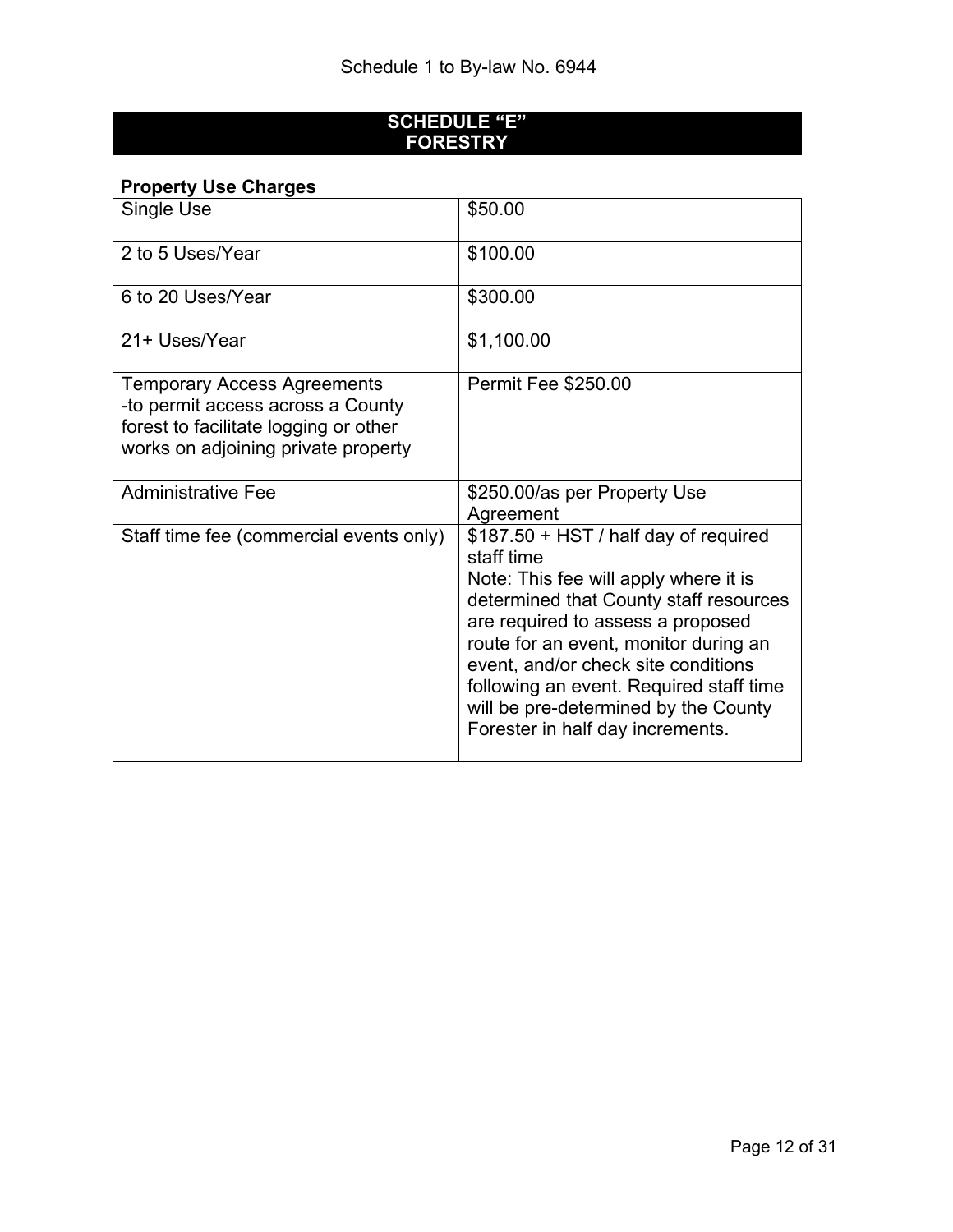## **SCHEDULE "F" GEOGRAPHICAL INFORMATION SYSTEMS**

| <b>Spatial Data</b><br><b>Classes</b>                                           | <b>Cost for</b><br>County<br><b>Data Set</b> | <b>Cost for</b><br><b>Municipal</b><br><b>Data Set</b> | <b>Cost for</b><br><b>Selected</b><br><b>Tiles</b> | Annual<br>Update<br>Cost | <b>Processing</b><br>Fee |
|---------------------------------------------------------------------------------|----------------------------------------------|--------------------------------------------------------|----------------------------------------------------|--------------------------|--------------------------|
| Orthophotography                                                                | \$10,000.00                                  |                                                        |                                                    | N/A                      | \$250.00                 |
|                                                                                 |                                              | \$1,000.00                                             |                                                    | N/A                      | \$250.00                 |
|                                                                                 |                                              |                                                        | \$100.00                                           | N/A                      | N/A                      |
| <b>Digital Terrain</b>                                                          | \$20,000.00                                  |                                                        |                                                    | N/A                      | \$250.00                 |
| Data                                                                            |                                              | \$2,000.00                                             |                                                    | N/A                      | \$250.00                 |
|                                                                                 |                                              |                                                        | \$200.00                                           | N/A                      | N/A                      |
| All Other County                                                                | \$5000.00                                    | \$500.00                                               | N/A                                                | \$250.00                 | N/A                      |
| <b>Thematic Data</b>                                                            |                                              |                                                        |                                                    |                          |                          |
| <b>Classes</b>                                                                  |                                              |                                                        |                                                    |                          |                          |
| $NOTE: (cost + HST)$                                                            |                                              |                                                        |                                                    |                          |                          |
| - All spatial data sales must be coordinated through the Manager of Information |                                              |                                                        |                                                    |                          |                          |

*Services and Applications*

*- An end use license must be signed prior to release of any data*

| <b>Hard Copy Products</b> | <b>Map Sizes (in inches)</b>     | Cost + HST  |
|---------------------------|----------------------------------|-------------|
| Individual Official Plan  | 18" X 18" or 11" X 17"           | $$5.00$ ea. |
| <b>Schedules</b>          |                                  |             |
| <b>Township Wall Maps</b> | Various (up to approx. 42" wide) | \$10.00 ea. |
| County Base Map (Large)   | 36" X 36"                        | \$15.00 ea. |
| County Base Map (Small)   | 18" X 18"                        | $$5.00$ ea. |
| Municipal Map Book (Black | 8.5" X 11"                       | \$10.00 ea. |
| and White)                |                                  |             |
| <b>Municipal Map Book</b> | $8.5"$ X 11"                     | \$20.00 ea. |
| (Colour)                  |                                  |             |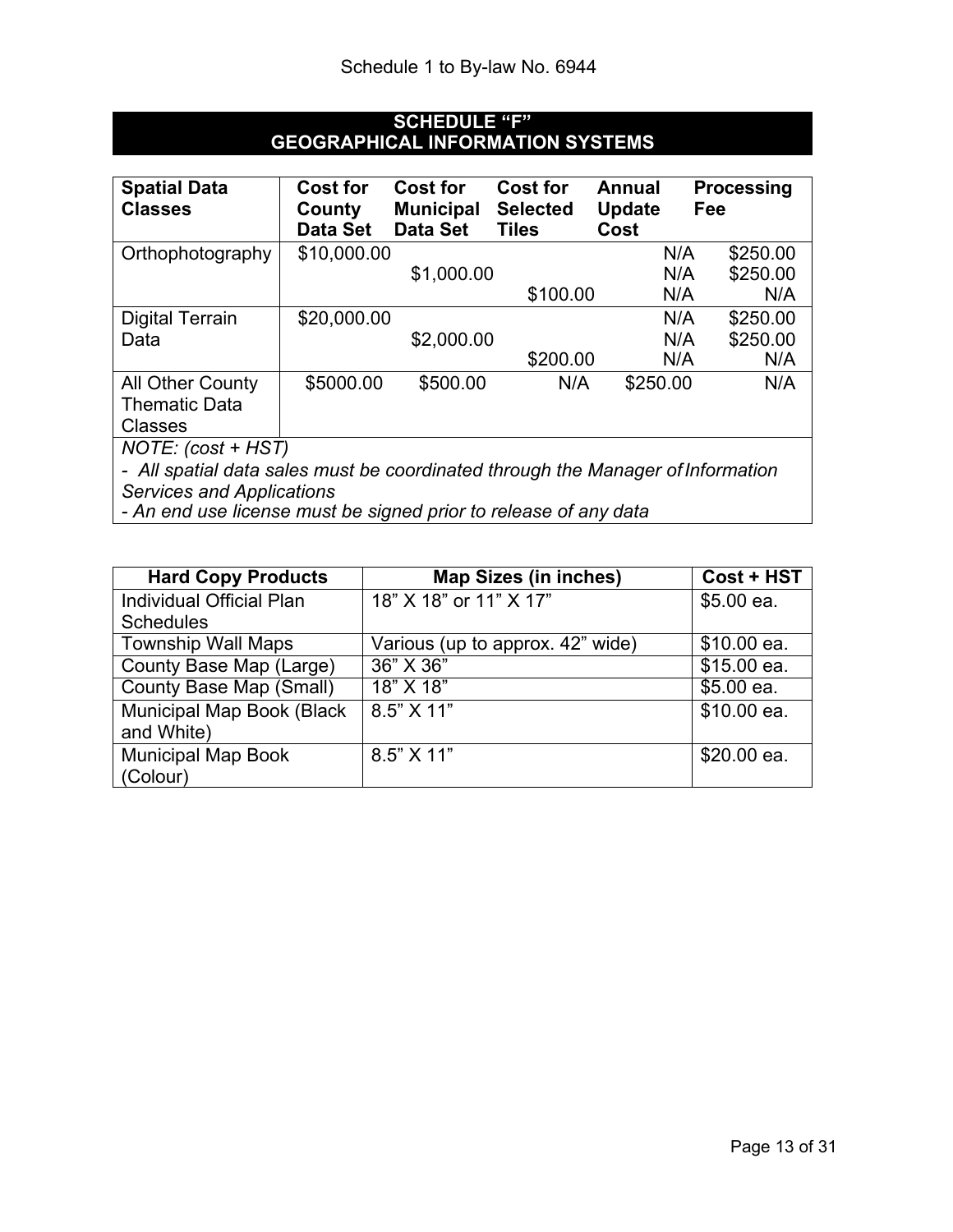## **SCHEDULE "G" LIBRARY**

| Lost Processing Fee for Lost Items     | $$3.14$ /item + HST    |
|----------------------------------------|------------------------|
| Lost or Damaged Replacement Disks      | $$5.65/disk + HST$     |
| for Books on Compact Disk              |                        |
| <b>Cleaning or Repairing of Disks</b>  | $$3.39/disk + HST$     |
| Lost or Damaged Material               | replacement cost + HST |
| (if lost item is a book + GST not HST) |                        |
| Lost or Damaged Audio/Visual Cases     | replacement cost + HST |
| <b>Consortium Library Purchases</b>    | actual cost            |
|                                        |                        |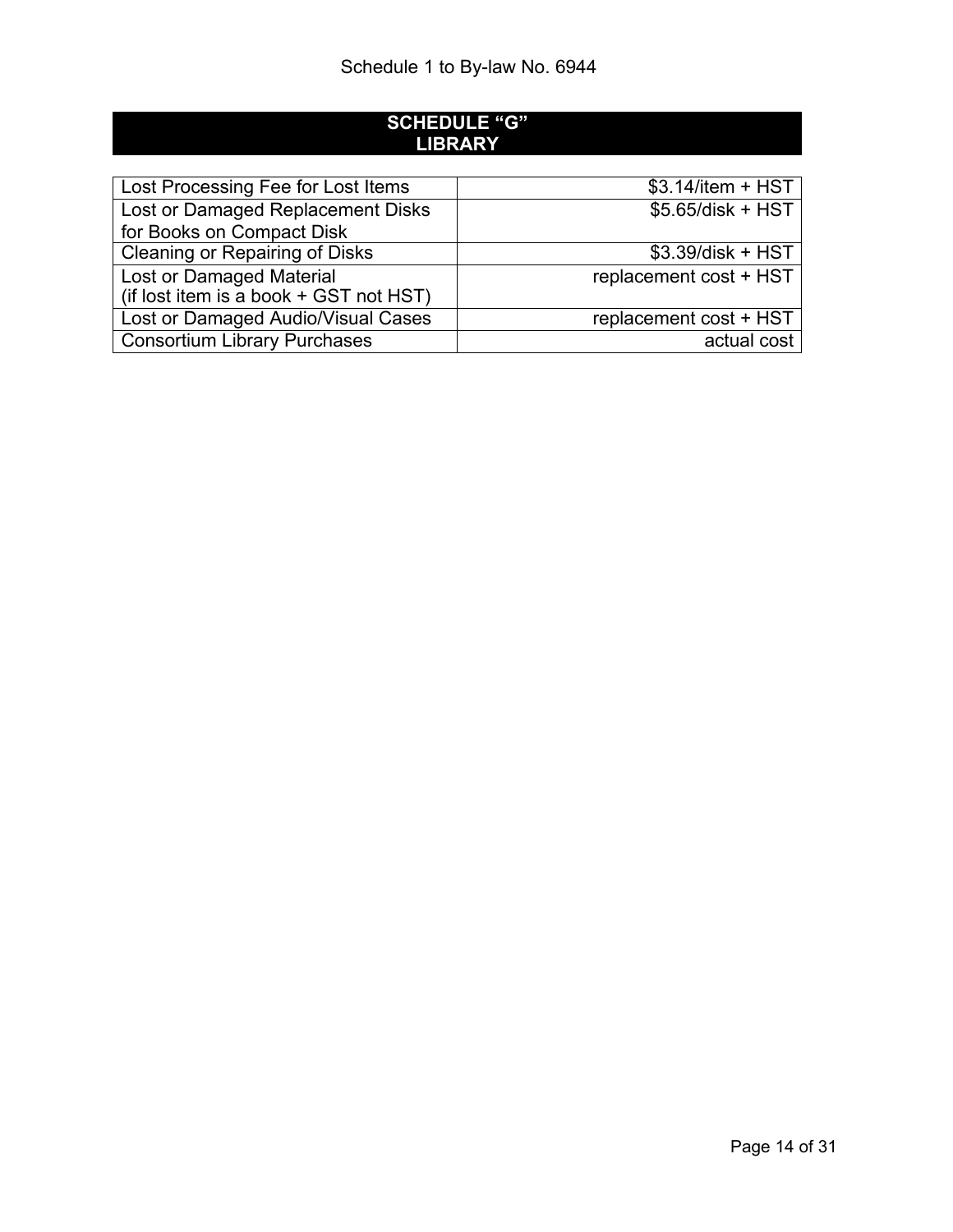## **SCHEDULE "H" SENIORS SERVICES – COMMUNITY PROGRAMS**

|                                 | <b>Adult</b><br>Day      | <b>Simcoe</b><br><b>Village</b> | <b>Sunset</b><br><b>Suites</b> | Georgian<br><b>Suites</b>                                  | Georgian<br><b>Garden</b> | Georgian<br><b>Terraces</b> | Georgian<br><b>Residences</b>                                             |
|---------------------------------|--------------------------|---------------------------------|--------------------------------|------------------------------------------------------------|---------------------------|-----------------------------|---------------------------------------------------------------------------|
|                                 | Program                  |                                 |                                |                                                            | <b>Homes</b>              |                             |                                                                           |
| <b>Guest Suite</b>              | n/a                      | n/a                             | n/a                            | Note 1                                                     | n/a                       | n/a                         | Note 1                                                                    |
| Rental - includes<br>tax        |                          |                                 |                                |                                                            |                           |                             |                                                                           |
| <b>Client</b>                   |                          |                                 |                                |                                                            |                           |                             |                                                                           |
| -Daily Rate<br>-Subsidized Rate | $$22$ /day<br>$$11$ /day | n/a                             | n/a                            | n/a                                                        | n/a                       | n/a                         | n/a                                                                       |
| Coin Laundry -<br>includes tax  |                          |                                 |                                |                                                            |                           |                             |                                                                           |
| -Washer/load                    | n/a                      | \$1.50                          | \$2.00                         | n/a                                                        | n/a                       | Under                       | n/a                                                                       |
| -Dryer/load                     | n/a                      | \$1.25                          | \$2.00                         | n/a                                                        | n/a                       | Contract                    | n/a                                                                       |
| <b>Services</b>                 | n/a                      |                                 |                                |                                                            |                           |                             | List of services, current rates and tax status available at each location |
| A la Carte                      |                          |                                 |                                |                                                            |                           |                             |                                                                           |
| <b>Incidental Fee</b>           | n/a                      |                                 |                                | Based on cost recovery, including tax                      |                           |                             |                                                                           |
| for Service (i.e.               |                          |                                 |                                |                                                            |                           |                             |                                                                           |
| catering,<br>maintenance,       |                          |                                 |                                |                                                            |                           |                             |                                                                           |
| $etc.$ )                        |                          |                                 |                                |                                                            |                           |                             |                                                                           |
| <b>Water Billing</b>            | n/a                      | n/a                             | n/a                            | n/a                                                        | Note 2                    | n/a                         | n/a                                                                       |
| Programming                     | n/a                      |                                 |                                | Fee for participation based on cost recovery, includes tax |                           |                             |                                                                           |
| Charges (i.e.                   |                          |                                 |                                |                                                            |                           |                             |                                                                           |
| bingo, event                    |                          |                                 |                                |                                                            |                           |                             |                                                                           |
| tickets, etc.)                  |                          |                                 |                                |                                                            |                           |                             |                                                                           |
| Respite                         | n/a                      | n/a                             | n/a                            | n/a                                                        | n/a                       | n/a                         | \$125/night                                                               |
| Overnight Rate -                |                          |                                 |                                |                                                            |                           |                             | +HST                                                                      |
| includes tax                    |                          |                                 |                                |                                                            |                           |                             |                                                                           |
| Replacement                     | n/a                      |                                 |                                | Based on cost recovery, including tax                      |                           |                             |                                                                           |
| keys, FOBs,                     |                          |                                 |                                |                                                            |                           |                             |                                                                           |
| etc.                            |                          |                                 |                                |                                                            |                           |                             |                                                                           |
| <b>Bistro Food</b>              | n/a                      | n/a                             | n/a                            | Prices and tax status posted at Georgian Village           |                           |                             |                                                                           |
| <b>Sales</b>                    |                          |                                 |                                | Centre                                                     |                           |                             |                                                                           |
| Maintenance                     | n/a                      | \$40/hr                         | \$40/hr                        |                                                            |                           | \$40/hr                     |                                                                           |
| $\text{Fe}$ – plus tax          |                          |                                 |                                |                                                            |                           |                             |                                                                           |

Note 1: \$62.50+HST/night, includes tax plus a damage deposit of \$100.00.

Note 2: Based on actual water bill monthly charges, not tax applicable.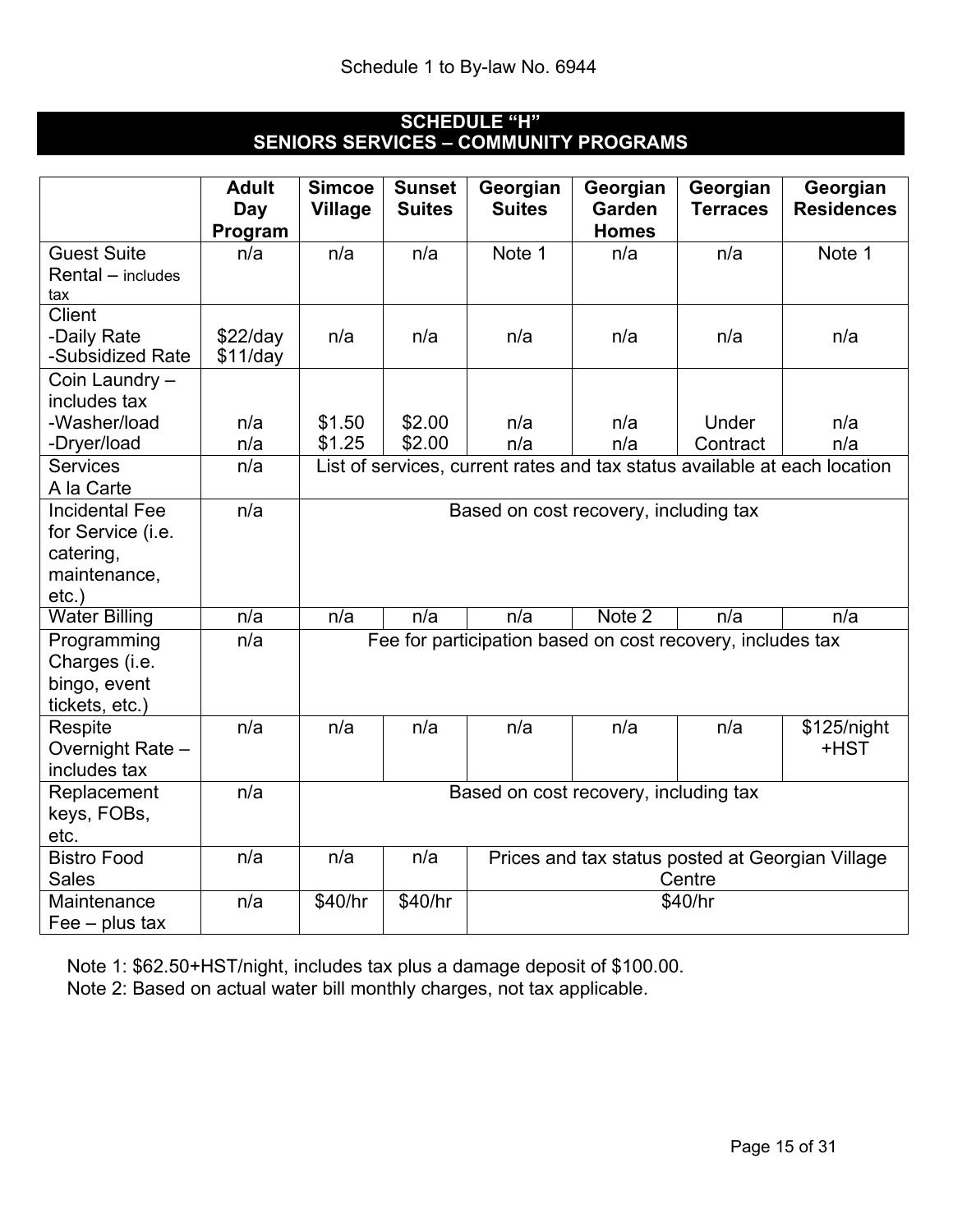## **SCHEDULE "H" LONG TERM CARE**

|                                       | Georgian<br><b>Manor</b> | <b>Simcoe</b><br><b>Manor</b> | Sunset<br><b>Manor</b> | <b>Trillium</b><br><b>Manor</b> |
|---------------------------------------|--------------------------|-------------------------------|------------------------|---------------------------------|
| Additional Meal/Guest Meal -          |                          |                               |                        |                                 |
| includes tax                          |                          |                               |                        |                                 |
| <b>Breakfast</b>                      | \$5.00                   | \$5.00                        | \$5.00                 | \$5.00                          |
| Lunch                                 | \$8.00                   | \$8.00                        | \$8.00                 | \$8.00                          |
| <b>Dinner</b><br>$\blacksquare$       | \$12.50                  | \$12.50                       | \$12.50                | \$12.50                         |
| Rooms Available for Rental by         |                          |                               |                        |                                 |
| <b>Facility (including Chapel and</b> |                          |                               |                        |                                 |
| Georgian Auditorium)                  |                          |                               |                        |                                 |
| Resident                              | Note 1                   | Note 1                        | Note 1                 | Note 1                          |
| Non-Resident                          | Note 1                   | Note 1                        | Note 1                 | Note 1                          |
| Guest Suite Rental – plus tax         | \$62.50/night            | \$62.50/night                 | \$62.50/night          | Note 1                          |
| Catering                              | Note 2                   | Note 2                        | Note 2                 | Note 2                          |
| Maintenance Fee (air                  | n/a                      | \$25/month                    | n/a                    | n/a                             |
| conditioning) – includes tax          |                          |                               |                        |                                 |
| <b>Removal of unclaimed Resident</b>  | Note 3                   | Note 3                        | Note 3                 | Note 3                          |
| furniture                             |                          |                               |                        |                                 |
| Phone Rental – includes tax           |                          |                               |                        |                                 |
| Respite                               | n/a                      | $$2$ /day                     | $$2$ /day              | n/a                             |
| <b>Convalescent Care</b>              | $$2$ /day                | n/a                           | n/a                    | n/a                             |
| Cable - includes tax                  |                          |                               |                        |                                 |
| Respite                               | n/a                      | n/a                           | n/a                    | n/a                             |
| <b>Convalescent Care</b>              | $$3$ /day                | n/a                           | n/a                    | n/a                             |
| Long Term Care                        | Note 4                   | n/a                           | n/a                    | n/a                             |
| <b>Residents</b>                      |                          |                               |                        |                                 |
| <b>Tuck Shop</b>                      | Note 5                   | Note 5                        | Note 5                 | Note 5                          |

Notes:<br>1

- **1** Rental charges are dependent on the room. Rate charges, if any, are at the discretion of the Administrator and are based on full cost recovery, plus tax.
- **2** All charges will be based on cost recovery for good and services provided, including taxes. Contact Home Dietary Department for pricing.
- **3** Cost determined by Administrator based on the cost to remove and disposeof unclaimed Resident items left in vacated rooms.
- **4** Cable charges as specified in the cable contract reviewed upon admission and as updated from time to time.
- **5** All charges determined by Program Support Services and based on cost recovery.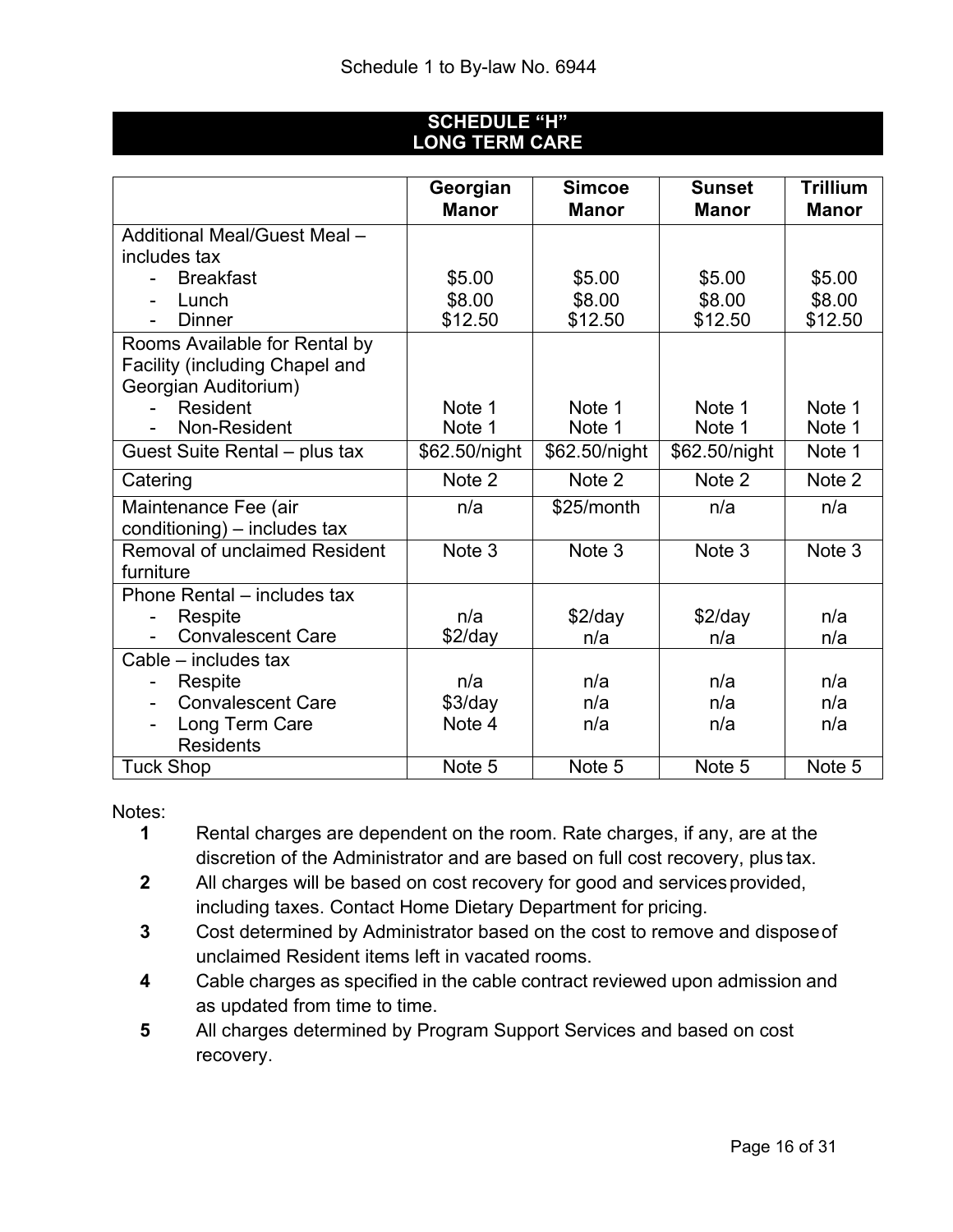#### **SCHEDULE "I" MUSEUM**

| Maximum                   | <b>Adult Admission</b>                           | \$8.00                     |
|---------------------------|--------------------------------------------------|----------------------------|
| Admission for             | <b>Senior Admission</b>                          | \$6.00                     |
| <b>Special Events and</b> | Student Admission (13-24)                        | \$6.00                     |
| <b>Activities</b>         | Child Admission (4-12)                           | \$5.00                     |
| (HST included)            | <b>Adult Group Rate</b>                          | \$6.00                     |
| (Entrance                 | <b>Senior Group Rate</b>                         | \$4.00                     |
| Admission for             | <b>Child Group Rate</b>                          | \$3.00                     |
| <b>Non-Event Days</b>     | <b>Student Group Rate</b>                        | \$4.00                     |
| is Admission by           | Skating Trail single admission                   | \$10.00                    |
| Donation)                 | <b>Skating Trail member rate</b>                 | \$8.00                     |
|                           | Skating Trail Child and Youth day pass           | \$8.00                     |
|                           | Skating Trail Child and Youth member day pass    | \$6.00                     |
|                           | Skating Trail Four pack of day passes            | \$35.00                    |
|                           | Skating Trail Individual monthly pass (all ages) | \$55.00                    |
|                           |                                                  |                            |
| Membership                | Senior/Student/Community Group                   | \$30.00                    |
| (HST included)            | Single                                           | \$40.00                    |
|                           | Family                                           | \$60.00                    |
|                           | <b>Deluxe</b>                                    | \$80.00                    |
|                           |                                                  |                            |
| <b>Education Programs</b> | 1/ <sub>2</sub> Day Program                      | \$6.00                     |
| (No HST)                  | <b>Full Day Program</b>                          | \$12.00                    |
|                           | 1/2 Day Program (outside of Simcoe County        | \$7.00                     |
|                           | Full Day Program (outside of Simcoe              | \$14.00                    |
|                           | County)                                          | \$80.00                    |
|                           | <b>Program Cancellation Fee</b>                  | \$48.00                    |
|                           | <b>Kids Club</b>                                 | (\$12 per session)         |
|                           | <b>Additional Adults</b>                         | \$8.00                     |
|                           |                                                  |                            |
| Education - Other         | Workshop                                         | Materials Cost +up to 100% |
| (HST included)            | Birthday Party (up to 10 children)               | \$200.00                   |
|                           | <b>Birthday Party Extra Child</b>                | \$30.00                    |
|                           |                                                  |                            |
| Day Camps and             | Childcare                                        | \$10.00/day                |
| <b>Youth Programs</b>     | Day Camp (member)                                | \$175.00/week              |
| (No HST)                  | Day Camp (non-member)                            | \$200.00/week              |
|                           | Day Camp/PA Day(member)                          | \$35.00/day                |
|                           | Day Camp/PA Day (non-member)                     | \$40.00/day                |
|                           | After Hour Late Pick up Fee                      | \$10.00 for every 15       |
|                           |                                                  | minutes past pick up time. |
|                           |                                                  |                            |
|                           |                                                  |                            |
|                           |                                                  |                            |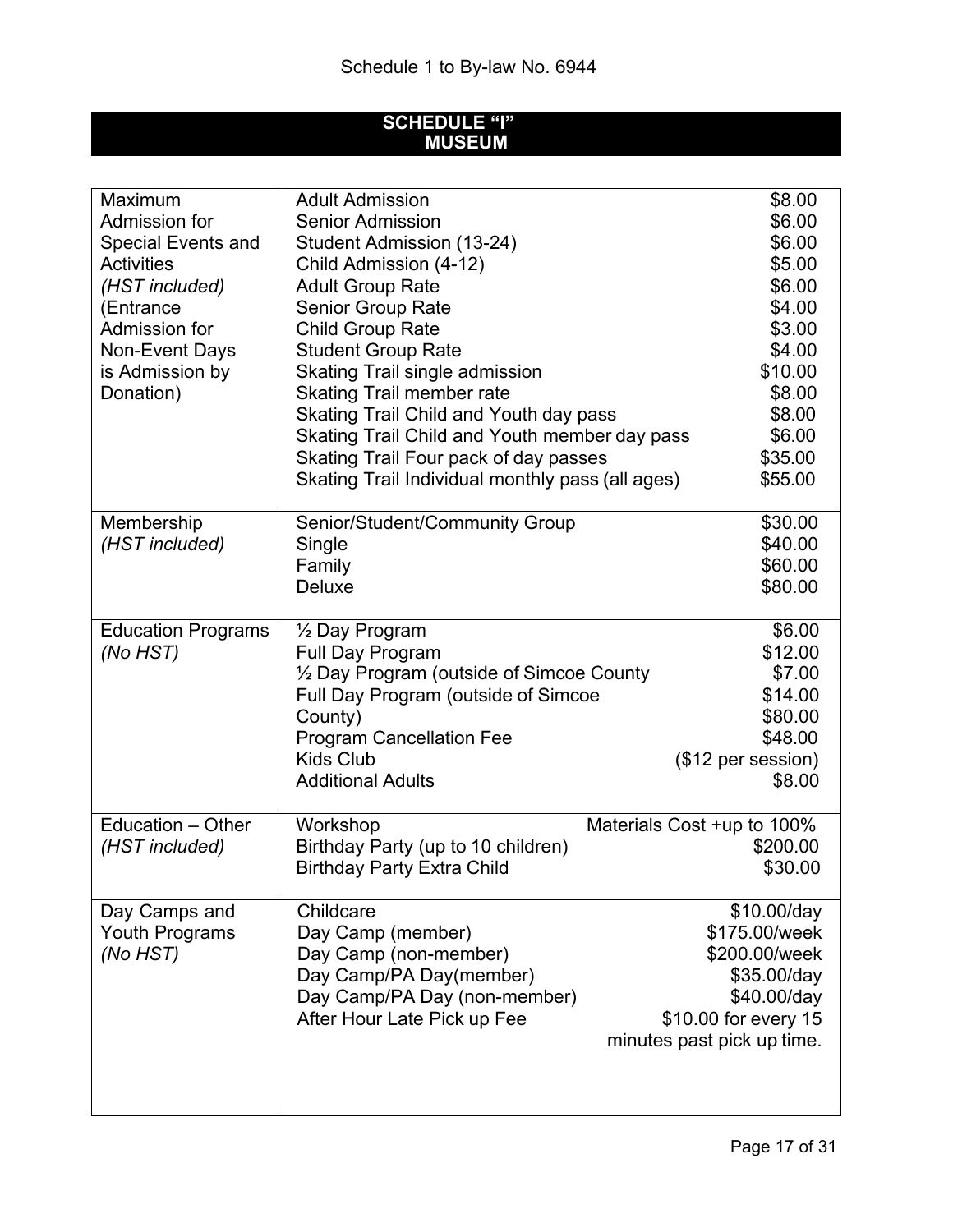| <b>Outreach Programs</b><br>$(cost + HST)$<br>Tours<br>(HST included)            | Local School Outreach 1 <sup>st</sup> Program<br>Local School Outreach 2 <sup>nd</sup> Program<br>Out of County Outreach 1 <sup>st</sup> Program<br>Out of County Outreach 2 <sup>nd</sup> Program<br><b>Community Outreach Program</b><br><b>Guided Tour</b><br><b>Flashlight Tours</b><br><b>Flashlight Tours</b><br><b>Guided Behind the</b><br><b>Scenes Tour</b>                                                        | \$175.00<br>\$135.00<br>\$215.00<br>\$175.00<br>Max \$75.00 per<br>program<br>\$8.00/person<br>\$45.00/Child<br>\$20.00/Leader<br>\$5.00 Surcharge over Regular Admission<br>Charges                                            |
|----------------------------------------------------------------------------------|------------------------------------------------------------------------------------------------------------------------------------------------------------------------------------------------------------------------------------------------------------------------------------------------------------------------------------------------------------------------------------------------------------------------------|---------------------------------------------------------------------------------------------------------------------------------------------------------------------------------------------------------------------------------|
| <b>Rental Fees/User</b><br>Fees/Other<br>$(cost + HST)$                          | <b>Table Rental</b><br><b>Tablecloth Rental</b><br>Tableware Rental (dishes,<br>mugs, teacups, flatware<br><b>Quilt Stand Rental</b><br>Snowshoes<br><b>Small Booth</b><br><b>Medium Booth</b><br>Large Booth<br><b>Booth Rental</b><br><b>Church Rental</b><br>After Hour Late Departure<br>Charge (Church Rental)<br>War of 1812 Travelling<br><b>Exhibit Booking Fee</b><br>War of 1812 Travelling<br>Exhibit set up fees | \$12.50<br>\$5.00<br>\$24.00/doz (min 1 dozen)<br>\$2.00<br>\$5.00/pair<br>\$95.00<br>\$125.00<br>\$190.00<br>\$2.00/Square Foot<br>\$400.00<br>\$100.00<br>\$200 per month, plus shipping<br>costs to venue<br>\$200 per venue |
| <b>Consignment Sales</b><br>- Gift Store and<br><b>Artwork</b><br>$(cost + HST)$ |                                                                                                                                                                                                                                                                                                                                                                                                                              | Cost $+$ up to 100% mark-up                                                                                                                                                                                                     |
| <b>Meeting Room</b><br>Rental:                                                   | Meeting Room A & B<br>Meeting Room A<br>Meeting Room B<br>Interpretive Room #1<br>Interpretive Room #2                                                                                                                                                                                                                                                                                                                       | $$300.00 + HST$<br>$$125.00 + HST$<br>$$225.00 + HST$<br>$$225.00 + HST$<br>$$225.00 + HST$<br>\$200 per hour,                                                                                                                  |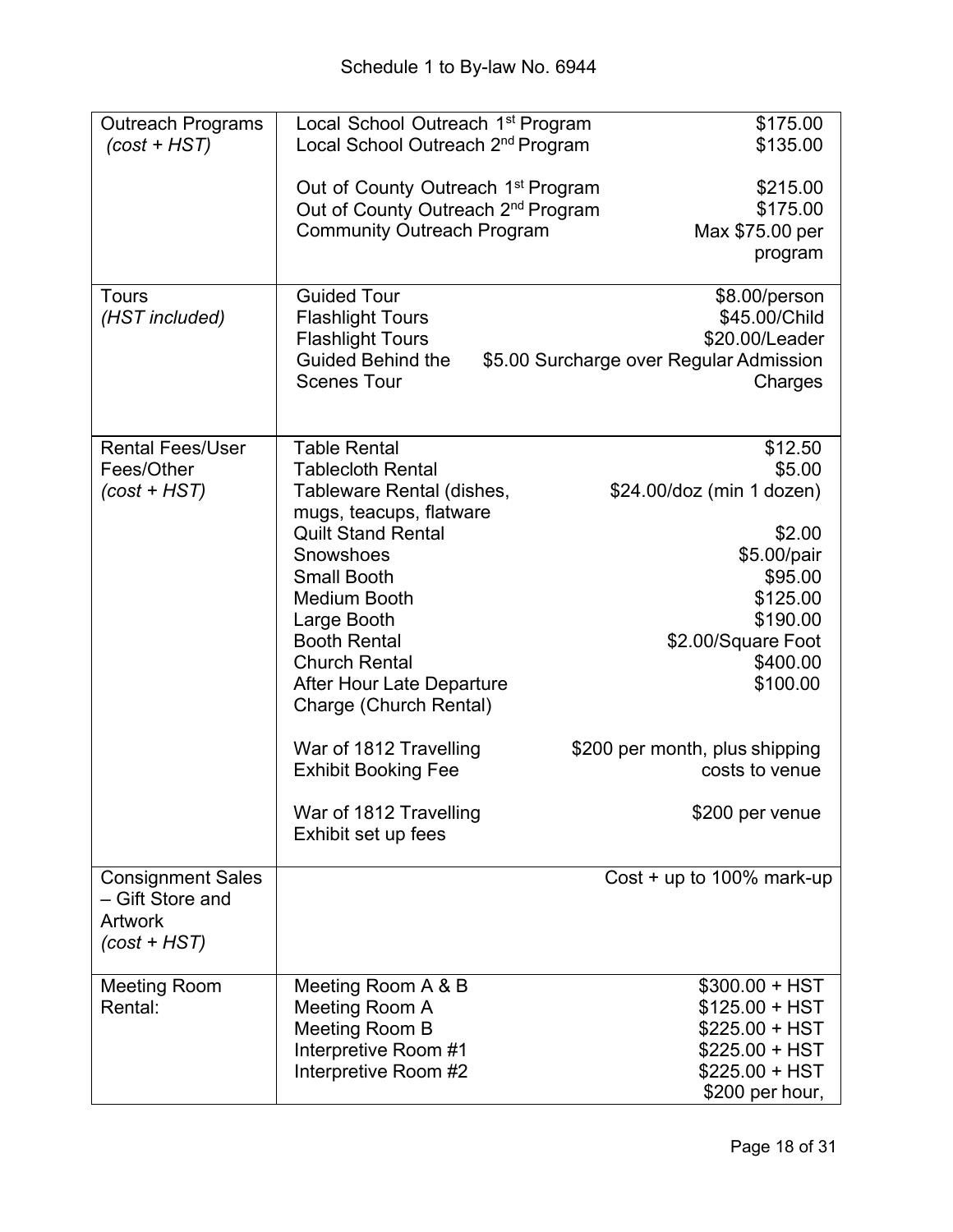| <b>Meeting Room Rental Fee</b><br>outside of regular business<br>hours | Minimum 2-hour charge                                                                                                            |
|------------------------------------------------------------------------|----------------------------------------------------------------------------------------------------------------------------------|
| <b>Cancellation Fee</b><br>(insufficient notice)                       | 50% of rental fee when cancelled<br>with less than 24 hours' notice (no<br>fee charged if cancelled due to<br>inclement weather) |
| Cancellation Fee (no<br>show)                                          | 100% of the rental fee                                                                                                           |
| After Hours Late Departure<br>Charge                                   | \$200.00                                                                                                                         |
| Early Set-Up Fee                                                       | \$100.00                                                                                                                         |
| Meeting Room clean Up<br>Fee                                           | \$100.00                                                                                                                         |
| <b>BBQ Rental</b>                                                      | \$100.00                                                                                                                         |
| Damage to meeting rooms<br>and/or equipment                            | 100% of cost of replacement or<br>repair                                                                                         |
|                                                                        |                                                                                                                                  |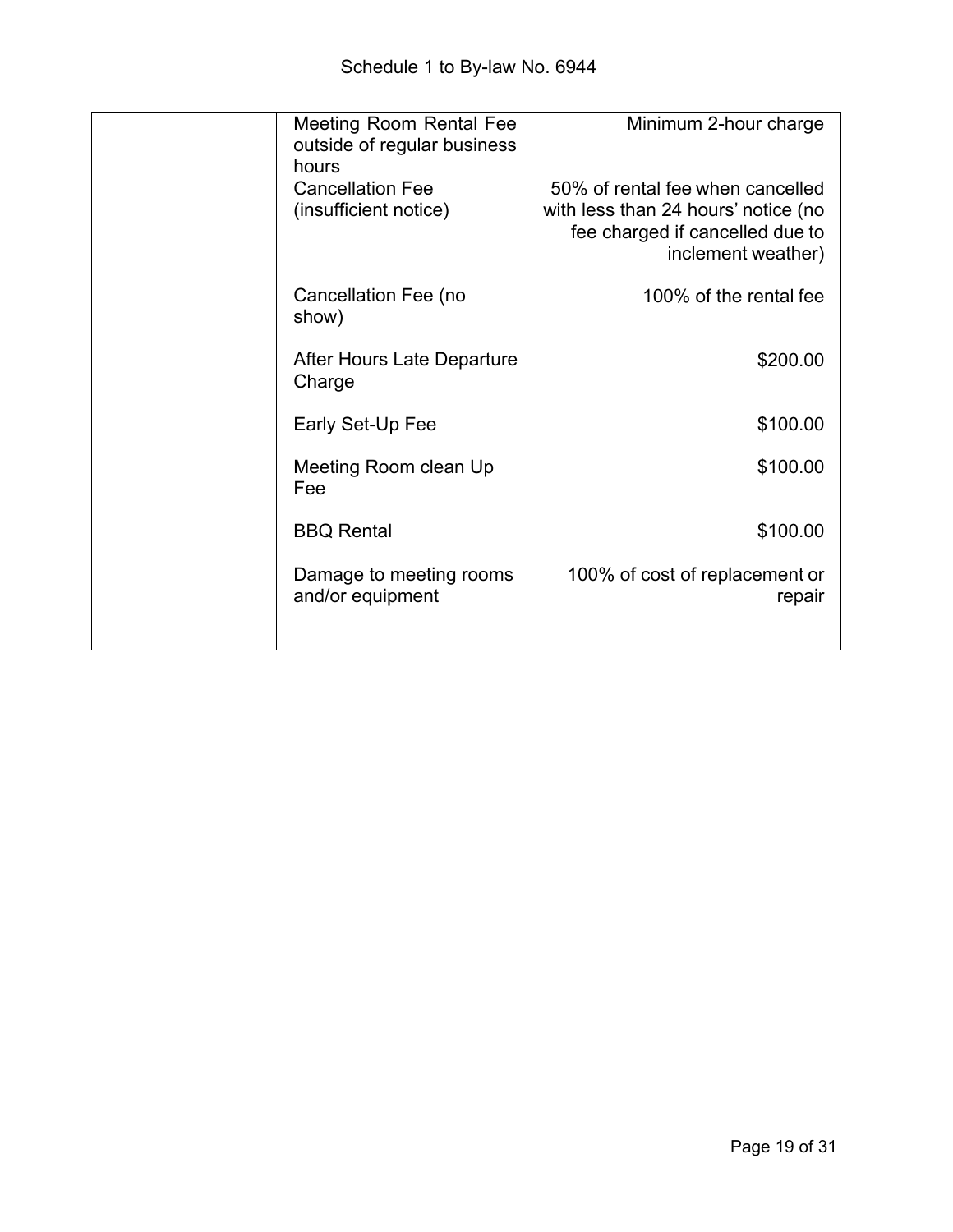| <b>SCHEDULE "J"</b><br><b>PARAMEDIC SERVICES</b>                                                                          |                                                                                                                                                                                                                                                                                                                                                                                                                                                                                                                                                                                                                      |  |  |
|---------------------------------------------------------------------------------------------------------------------------|----------------------------------------------------------------------------------------------------------------------------------------------------------------------------------------------------------------------------------------------------------------------------------------------------------------------------------------------------------------------------------------------------------------------------------------------------------------------------------------------------------------------------------------------------------------------------------------------------------------------|--|--|
| Paramedic "Stand-by" fees for<br>Paid Special Events, ad-hoc<br>event/incident standbys; and<br>"Unauthorized Activities" | Actual administration, logistics and staffing costs (wages &<br>benefits) on a per hour basis whether at regular or<br>premium rate commensurate with the current approved<br>salary levels, plus tax.<br>Administrative and standard supplies fee - \$50.00.<br>Additional supplies at cost recovery (plus tax) for excessive<br>use.                                                                                                                                                                                                                                                                               |  |  |
| <b>Paramedic Vehicles</b><br>(Ambulance/Gator/Golf Cart)                                                                  | \$15/hour, plus HST                                                                                                                                                                                                                                                                                                                                                                                                                                                                                                                                                                                                  |  |  |
| <b>Equipment Rental</b>                                                                                                   | Based on actual cost, plus HST                                                                                                                                                                                                                                                                                                                                                                                                                                                                                                                                                                                       |  |  |
| <b>Ambulance Call Report</b><br>requests                                                                                  | <b>Basic:</b> \$30.00* per request for a record containing 1<br>EPCR, less than 5 pages, and submitted, disclosed and<br>payment received, in person same day. \$7.50 per request<br>for every additional 15 minutes of processing, plus \$0.20<br>per photocopy, and other fees as prescribed.<br><b>Complex:</b> \$66* per request for a record containing 1<br>EPCR, where the request is disclosed electronically. \$7.50<br>per request for every additional 15 minutes of processing,<br>plus \$0.20 per photocopy, and other fees as prescribed.<br>*Waiving of Fees regarding Personal Health Information or |  |  |
|                                                                                                                           | Personal Information may we waived in accordance with<br>the Personal Health Information and Protection of Privacy<br>Act (PHIPA) or Municipal Freedom of Information and<br>Protection of Privacy (MFIPPA).                                                                                                                                                                                                                                                                                                                                                                                                         |  |  |

| <b>Public Access Defibrillation</b><br>Program and related costs | Cost of defibrillator packages purchased through the PAD<br>Program distributor will be based on equipment and<br>accessories options and the current market price of<br>selected equipment. Packages include equipment,<br>accessories, program materials and signage, CPR/AED<br>training for 9 people and enrollment into the PAD Program<br>for one year. |
|------------------------------------------------------------------|---------------------------------------------------------------------------------------------------------------------------------------------------------------------------------------------------------------------------------------------------------------------------------------------------------------------------------------------------------------|
|                                                                  | Annual PAD Program agreement (only) \$300, plus HST<br>and includes CPR and defibrillator training for 9 people. All<br>defibrillator types permitted.                                                                                                                                                                                                        |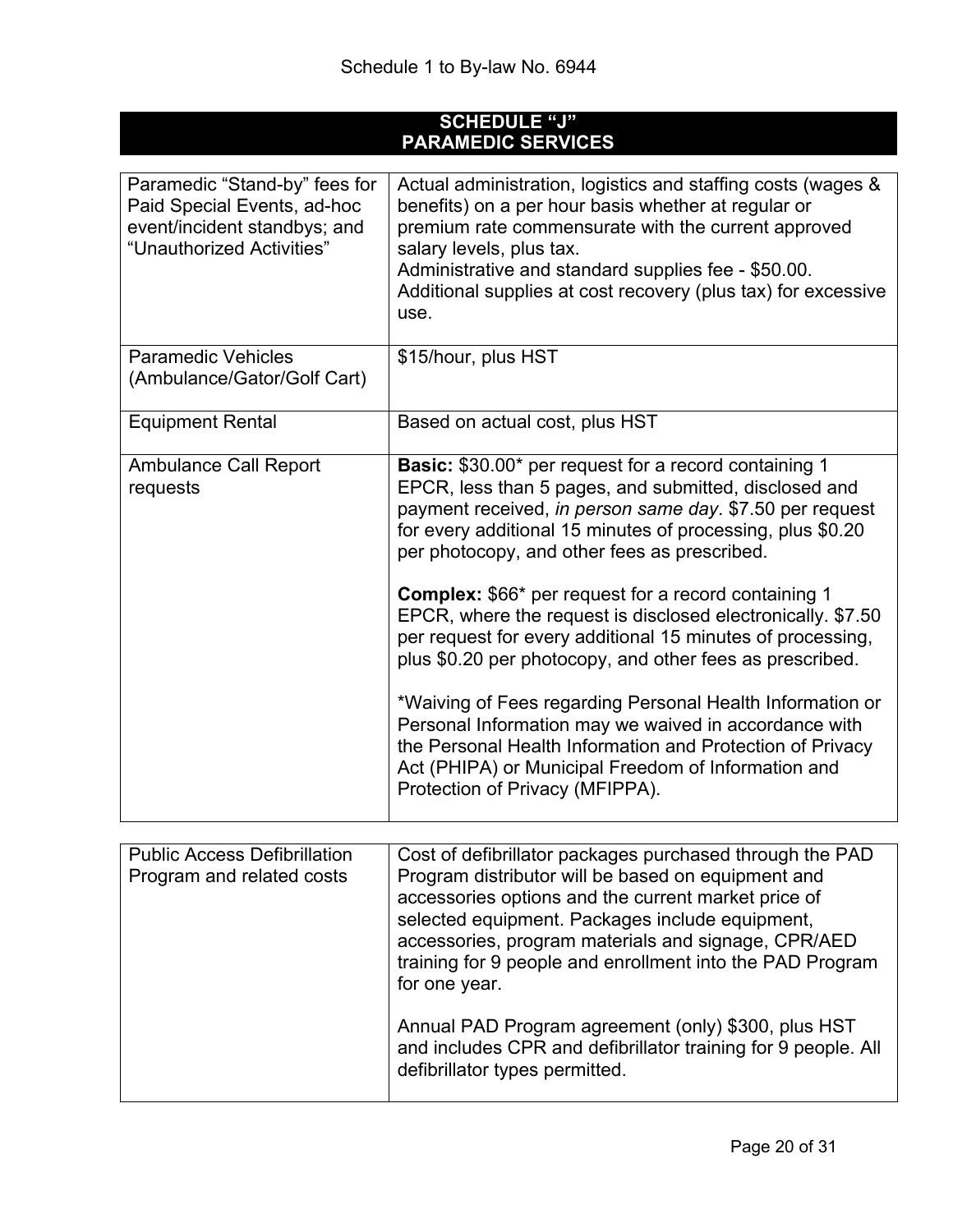| <b>Training Courses Offered</b><br>(Available only to members of the PAD Program)                                                                                                                      |                             |                         |                                                          |
|--------------------------------------------------------------------------------------------------------------------------------------------------------------------------------------------------------|-----------------------------|-------------------------|----------------------------------------------------------|
| <b>Course Name</b>                                                                                                                                                                                     | <b>Class</b><br><b>Size</b> | <b>Hours</b>            | <b>Price</b>                                             |
| <b>Standard First Aid</b>                                                                                                                                                                              | 9                           | 16                      | $$784^*$ +<br>$$20~\mathrm{per}$<br>person               |
| <b>Standard First Aid</b><br>Recertification                                                                                                                                                           | 9                           | 8                       | $$417* +$<br>$$15$ per<br>person                         |
| <b>Emergency First Aid</b>                                                                                                                                                                             | 9                           | 8                       | $$417^*$ +<br>\$20 per<br>person                         |
| <b>CPR Health Care</b><br>Provider (HCP) or C                                                                                                                                                          | 9                           | 4.5                     | $$245*$                                                  |
| <b>CPRA</b>                                                                                                                                                                                            | $\overline{9}$              | $\overline{4}$          | $$220*$                                                  |
| <b>EMS Orientation</b>                                                                                                                                                                                 | $9\,$                       | $\overline{4}$          | $$200*$                                                  |
| Oxygen/Airway                                                                                                                                                                                          | 9                           | $\overline{\mathbf{4}}$ | $$225$ * +<br>\$10 per<br>person                         |
| <b>CPR &amp; Public Access</b><br><b>Defibrillator Skills</b><br><b>Review</b>                                                                                                                         | 9                           | 45<br>min               | $$75$ or<br>$$125$ for<br>2 back-to-<br>back<br>sessions |
| *A \$50 fee per course, or per day will be added to the<br>value of each course to cover the costs associated with<br>enhanced PPE and advanced cleaning measures.<br>Note: Above prices are plus HST. |                             |                         |                                                          |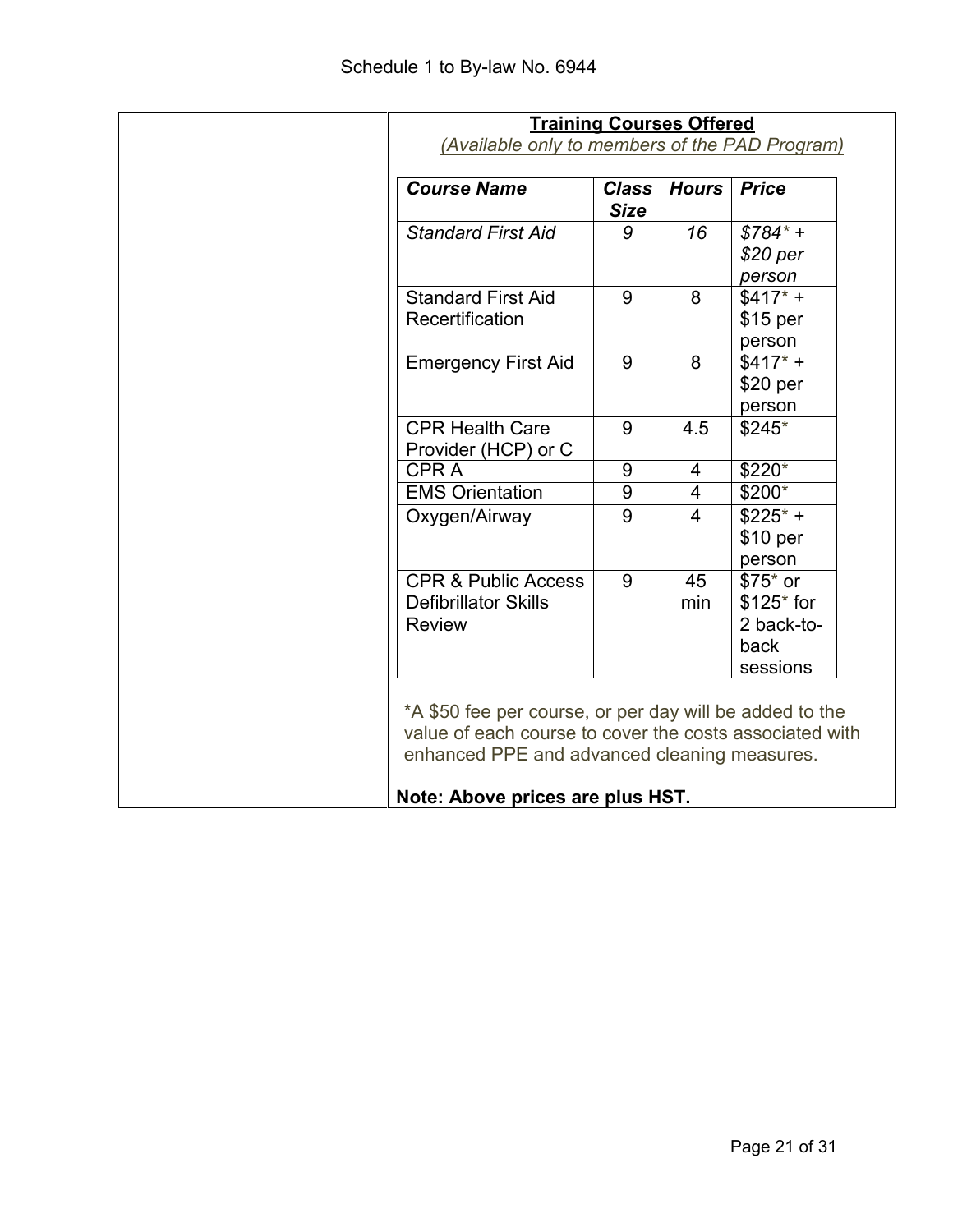## **SCHEDULE "K" PLANNING**

| A. COUNTY OF SIMCOE IS THE APPROVAL AUTHORITY                                                 |                                                                                                                                           |                                                                        |  |  |
|-----------------------------------------------------------------------------------------------|-------------------------------------------------------------------------------------------------------------------------------------------|------------------------------------------------------------------------|--|--|
| <b>APPLICATION</b>                                                                            | <b>SCALE</b>                                                                                                                              | <b>FEE</b>                                                             |  |  |
| <b>County Official Plan</b><br>Amendment                                                      | <b>Privately Initiated</b>                                                                                                                | \$7,500.00 plus full cost<br>recovery, plus deposit (if<br>applicable) |  |  |
|                                                                                               | <b>Municipally Initiated</b>                                                                                                              | n/a                                                                    |  |  |
| <b>Local Official Plan</b><br>Amendment                                                       | <b>Privately Initiated</b>                                                                                                                | \$3,000.00 plus full cost<br>recovery                                  |  |  |
|                                                                                               | <b>Municipally Initiated</b>                                                                                                              | n/a                                                                    |  |  |
| <b>Application for Draft</b><br>Plan of Subdivision or<br>Condominium (Initial<br>Submission) | n/a                                                                                                                                       | \$7,000.00 plus full cost<br>recovery, plus deposit (if<br>applicable) |  |  |
| Draft Plan of<br>Subdivision of<br>Condominium -<br><b>Other Activities &amp;</b>             | Revision(s) or alteration(s) to<br>a Plan/Application prior to<br>Draft Approval (requires re-<br>circulation)                            | \$1,000.00 plus full cost<br>recovery                                  |  |  |
| Approvals                                                                                     | Major revision(s) or<br>alteration(s) to an approved<br>Draft Plan and/or conditions<br>of Draft Approval (requires<br>circulation)       | \$1,500.00 plus full cost<br>recovery                                  |  |  |
|                                                                                               | Minor revision(s) or<br>alteration(s) to an approved<br>Draft Plan and/or conditions<br>of Draft Approval (no<br>circulation required)    | \$1000.00 plus full cost<br>recovery                                   |  |  |
|                                                                                               | <b>Extension of Draft Approval</b>                                                                                                        | \$500.00 plus full cost<br>recovery                                    |  |  |
|                                                                                               | <b>Final Approval of approved</b><br>Draft Plan (per phase)                                                                               | \$1000.00 plus full cost<br>recovery                                   |  |  |
| Condominium<br>Exemption                                                                      | n/a                                                                                                                                       | \$1000.00 plus full cost<br>recovery                                   |  |  |
| Part-Lot Control                                                                              | Approval of each enacted<br>bylaw                                                                                                         | \$275.00 plus full cost<br>recovery                                    |  |  |
| <b>Pre-Consultation</b><br>Meetings                                                           | <b>County of Simcoe Official</b><br>Plan Amendment and/or a<br>Plan of<br>Subdivision/Condominium<br>(includes Condominium<br>Exemptions) | \$200.00 plus full cost<br>recovery                                    |  |  |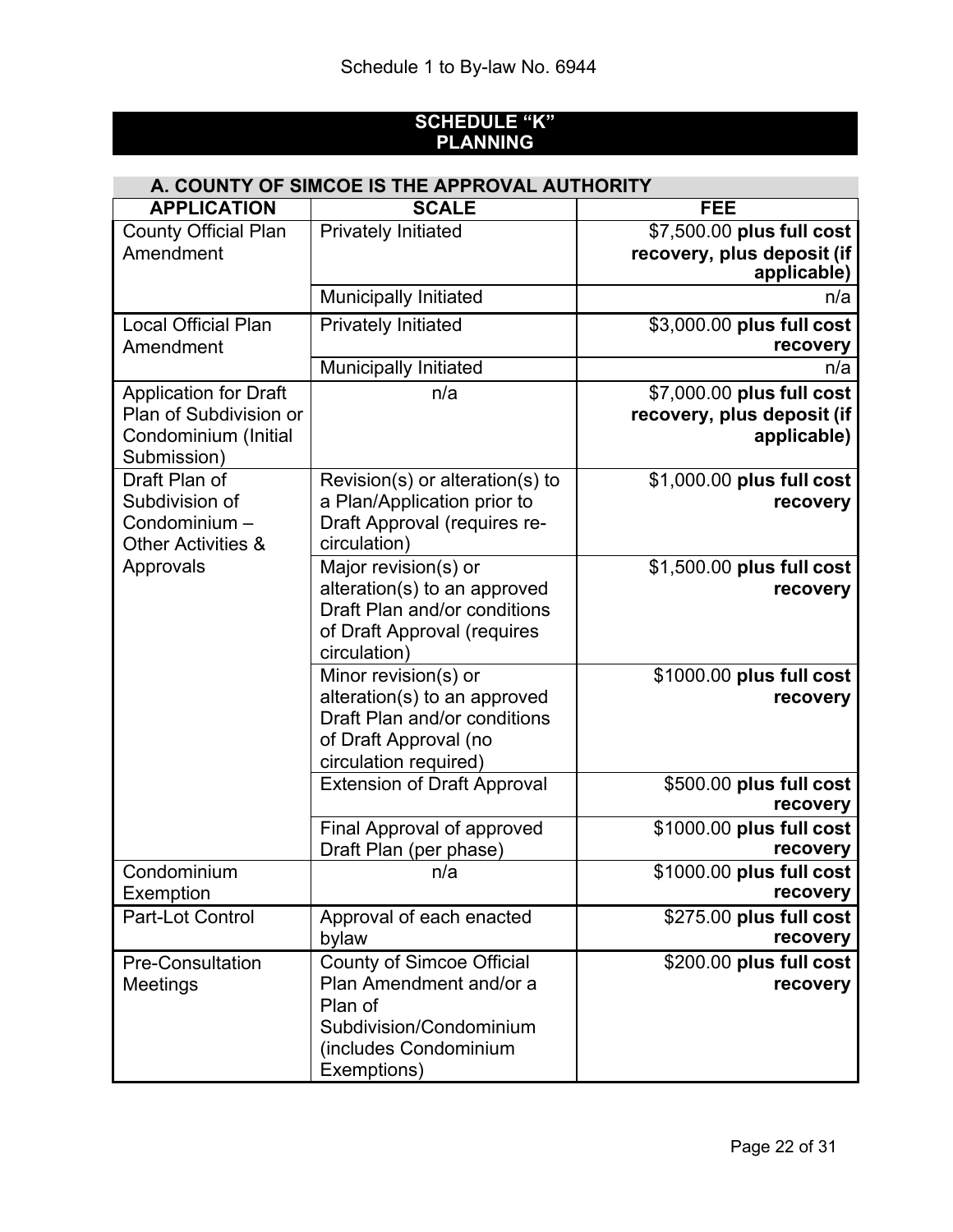| <b>B. COUNTY OF SIMCOE IS NOT THE APPROVAL AUTHORITY</b> |      |                          |  |
|----------------------------------------------------------|------|--------------------------|--|
| <b>APPLICATION</b>                                       |      |                          |  |
| Review of Plan of Subdivision/Condominium                | In/a | $$750.00$ plus full cost |  |
| (including Condominium Exemption Application)            |      | recovery                 |  |

*Full Cost Recovery: Additional costs related to the review and/or processing of an application may be incurred, if deemed appropriate to the sole discretion of the Director of Planning/Chief Planner. The full costs associated with these matters including, but not limited to, peer review fees, public consultation, legal review, etc., will be recovered prior to a County staff recommendation for decision on the relevant application.*

*Hearings: In cases where the County has settled a planning application matter that still is required to go to hearing before the Ontario Land Tribunal or another tribunal, the Applicant for the approval shall reimburse the County for all of its legal fees and disbursements beyond the costs of the simple attendance to submit any Minutes of Settlement.*

#### **C. LAND USE PLANNING REPORTS** The County Official Plan | The County Official Plan | Hard copy \$100.00 + HST Digital copy on CD \$15.00 + HST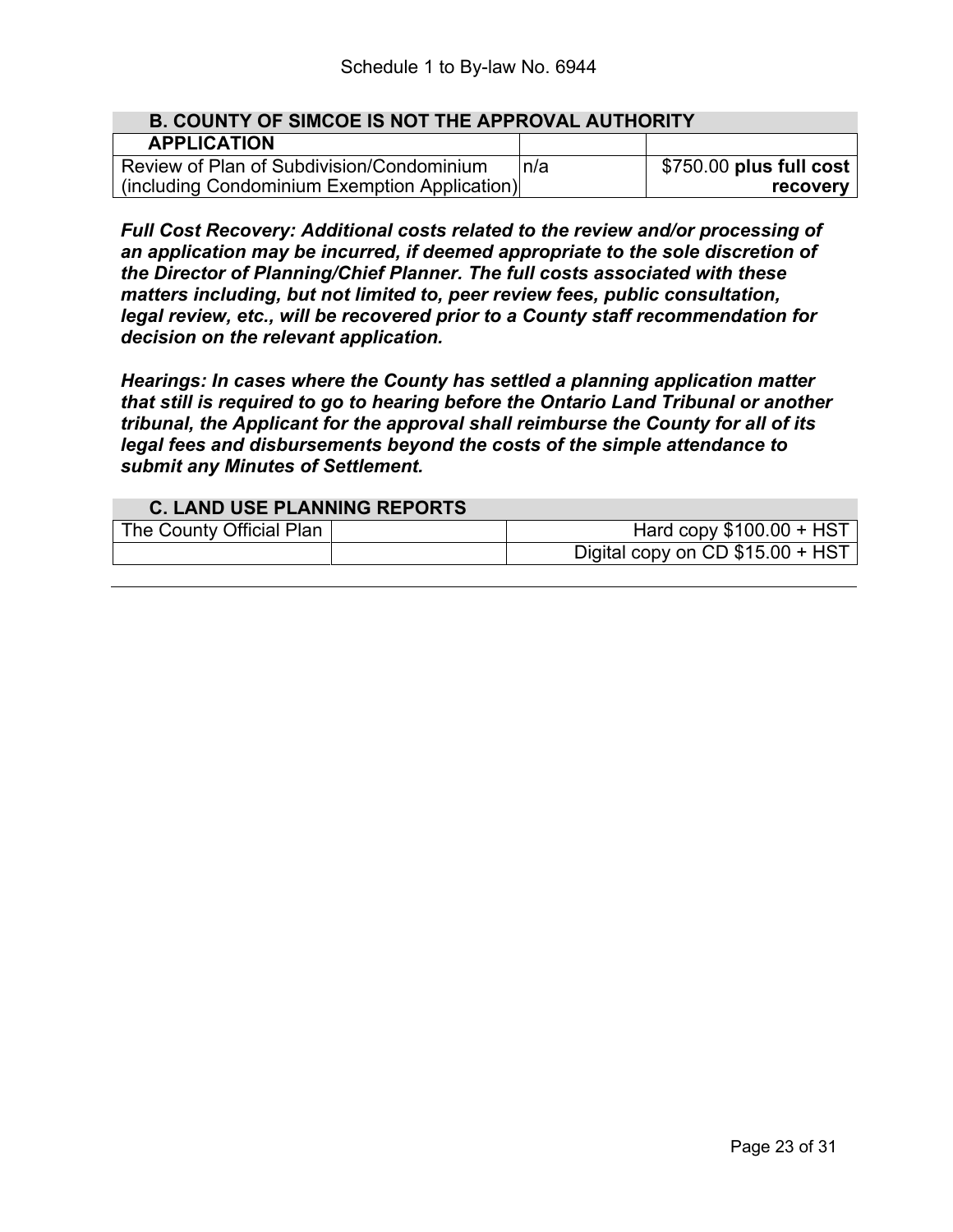#### **SCHEDULE "L" PROCURMENT, FLEET AND PROPERTY**

#### **A. ROOM RENTAL FEES at the Simcoe County Administration Centre**

| Room                                       | Capacity             | Cost     |
|--------------------------------------------|----------------------|----------|
| <b>Tiny Meeting Room</b>                   | Seats 4              | \$25.00  |
| <b>Tay Meeting Room</b>                    | Seats 4              | \$25.00  |
| Adjala-Tosorontio Boardroom                | Seats 8              | \$50.00  |
| <b>Bradford West Gwillimbury Boardroom</b> | Seats 8              | \$50.00  |
| Innisfil Essa Boardroom                    | Seats 10             | \$50.00  |
| Oro Medonte Severn Boardroom               | Seats 16             | \$100.00 |
| Midland Penetanguishene Boardroom          | Seats 16             | \$100.00 |
| <b>Collingwood Clearview Boardroom</b>     | Seats 16             | \$100.00 |
| <b>New Tecumseth Boardroom</b>             | Seats 16             | \$100.00 |
| Wasaga Beach Boardroom                     | Seats 16             | \$100.00 |
| <b>Simcoe County Conference Room</b>       | Large 40-50          | \$100.00 |
| <b>County of Simcoe Cafeteria</b>          | Large                | \$150.00 |
| <b>Council Chambers or Atrium</b>          | Fixed seating - 165  | \$150.00 |
|                                            | Chairs & tables - 50 |          |

**\*HST is added to all cost prices listed**

## **Please note the equipment is included in the room rental cost.**

- **Items available for use include:**
- **Flip chart (paper not included)**
- **Overhead projector**
- **Whiteboard**
- **Internet**

**The cost of the room is per day regardless if your meeting is for a half day or after hours.**

**\*\* If your meeting is outside regular hours there must be staff present in the building, there will be a staffing fee of \$50/hr. and a minimum of 2 hours will be charged.** *Regular Hours are Monday to Friday from 8:30am – 4:30pm. Excluding Holidays.*

## **B. MISCELLANEOUS FEES**

| <b>Fees for Tender Sets</b><br>(when deemed necessary)                   | <b>Full Cost Recovery</b>                                                                                                                                                          |
|--------------------------------------------------------------------------|------------------------------------------------------------------------------------------------------------------------------------------------------------------------------------|
| Fee to charge electric vehicle using<br>Level 3 Electric Vehicle Charger | \$15/hour<br>(Fee prorated to nearest minute)                                                                                                                                      |
| Fee to charge electric vehicle using<br>Level 2 Electric Vehicle Charger | \$2/hour                                                                                                                                                                           |
| Fee to charge electric vehicle using<br>Level 1 station (120-volt power) | Fully electric vehicle - \$1 per 4 hrs. or \$2 per<br>8 hrs. Hybrid vehicle - \$0.60 per 4 hrs. or<br>\$1.20 per 8 hrs. E-Bike/E-Scooter-\$0.25<br>per 4 hrs. or \$0.50 per 8 hrs. |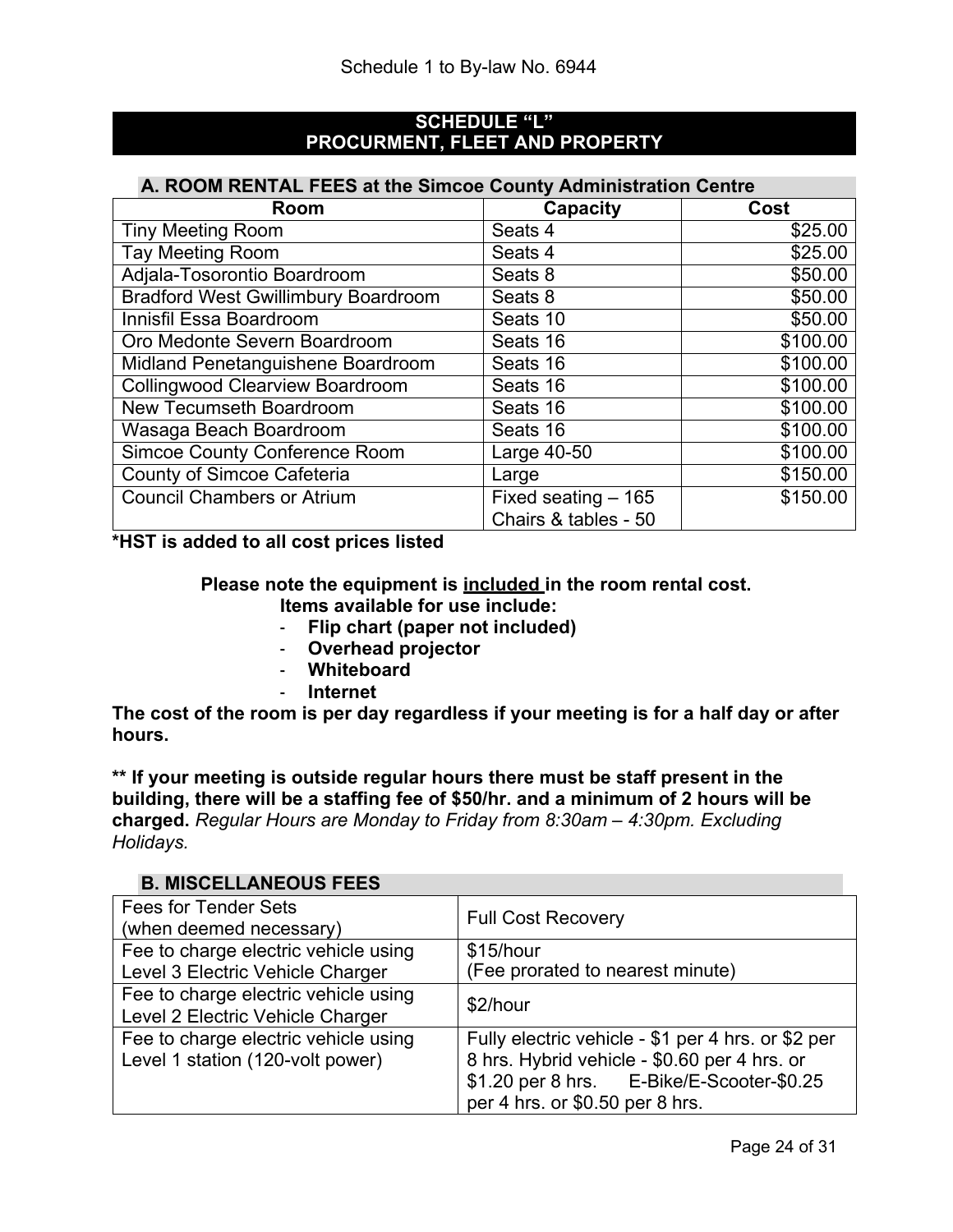## **C. TELECOMMUNICATIONS SYSTEMS**

| Annual Agreement fees for telecommunications systems on County sites or the<br>installation of antenna on County facilities are as follows: |                                                                                         |                    |  |  |
|---------------------------------------------------------------------------------------------------------------------------------------------|-----------------------------------------------------------------------------------------|--------------------|--|--|
|                                                                                                                                             | Site Agreement – tower constructed on County site:                                      |                    |  |  |
| i)                                                                                                                                          | Application fee                                                                         | $$2,250.00 + HST$  |  |  |
| ii)                                                                                                                                         | Annual Agreement fee                                                                    | $$13,000.00 + HST$ |  |  |
| iii)                                                                                                                                        | Application fee for modifications to existing                                           | $$2,250.00 + HST$  |  |  |
|                                                                                                                                             | towers                                                                                  |                    |  |  |
|                                                                                                                                             |                                                                                         |                    |  |  |
| The fees will increase annually for the term of the agreement by a rate of 3% per annum                                                     |                                                                                         |                    |  |  |
| unless otherwise negotiated in the License Agreement.                                                                                       |                                                                                         |                    |  |  |
|                                                                                                                                             | When there are additional carriers utilizing the tower, there will be an additional fee |                    |  |  |
|                                                                                                                                             | equal to 25% of the annual Agreement Fee, per carrier.                                  |                    |  |  |
|                                                                                                                                             |                                                                                         |                    |  |  |
|                                                                                                                                             | Site Agreement – antenna installed on County's<br>facility/infrastructure:              |                    |  |  |
| i)                                                                                                                                          | Application fee                                                                         | $$2,250.00 + HST$  |  |  |
|                                                                                                                                             |                                                                                         | $$2,500.00 + HST$  |  |  |
| ii)                                                                                                                                         | Annual Agreement fee per antenna installed                                              | $$2,250.00 + HST$  |  |  |
| iii)                                                                                                                                        | Application fee for modifications to existing                                           |                    |  |  |
|                                                                                                                                             | antenna                                                                                 |                    |  |  |
|                                                                                                                                             |                                                                                         |                    |  |  |

The County shall not incur any expense resulting from a proposal. The Proponent shall be required to pay all applicable fee(s) to the County.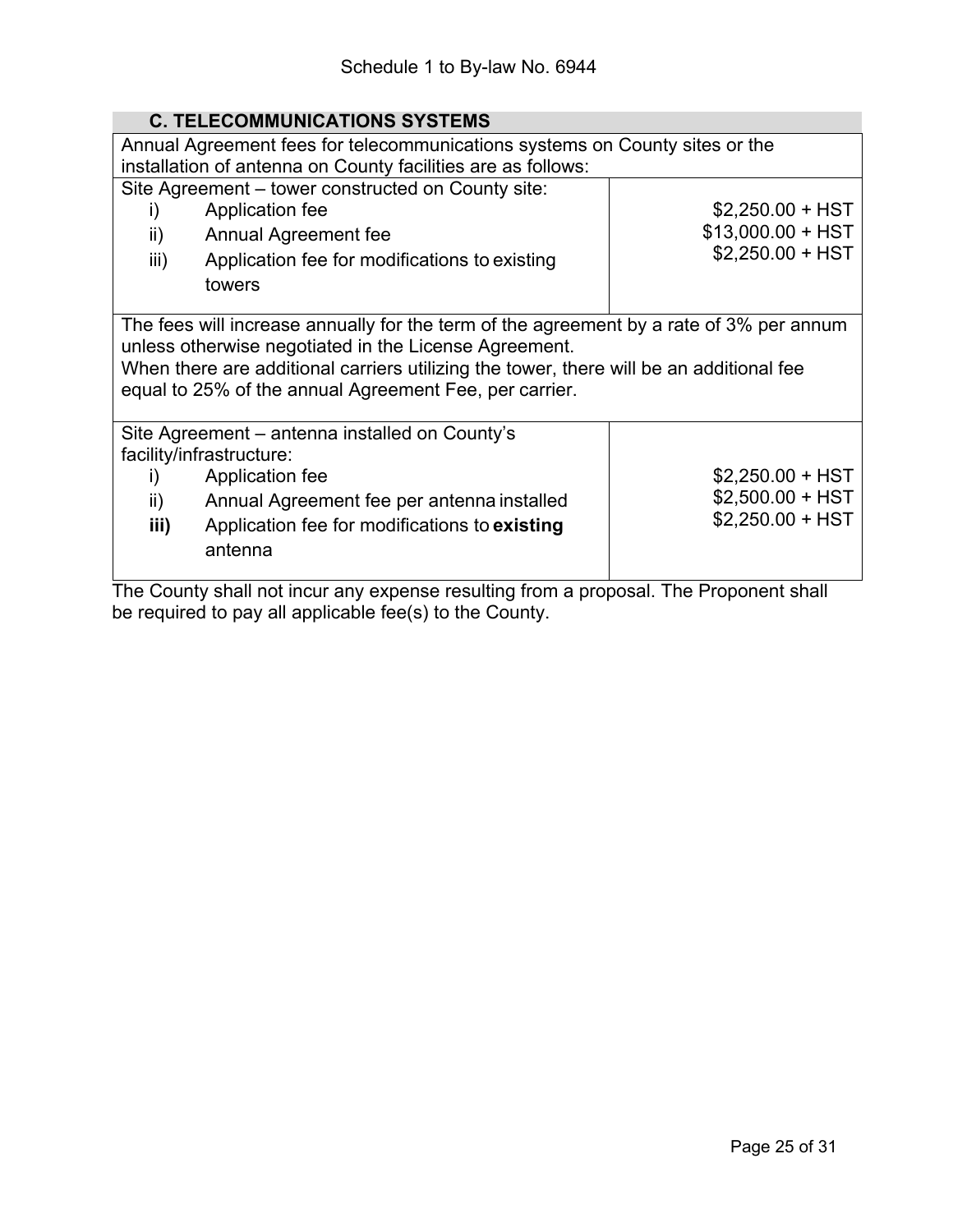## **SCHEDULE "M" TOURISM SIMCOE COUNTY**

| <b>Guide Map Advertising Rates</b><br>All ads include a Locator dot | <b>Outside Back Cover</b><br>Ad size approx. 3.6875" x 7.625" | \$2,000.00    |
|---------------------------------------------------------------------|---------------------------------------------------------------|---------------|
| & listing to maximum of 150                                         |                                                               |               |
| characters.                                                         | <b>Inside Panel</b>                                           | \$1,000.00    |
| $(cost + HST)$                                                      | Ad size approx. 3.6875" x 7.625"                              |               |
|                                                                     |                                                               |               |
| For full details see Guide Map                                      | Map Square                                                    | \$400.00      |
| Program Ad & Copy                                                   | Ad size approx. 3.6875" x 3.46875"                            |               |
| requirements.                                                       | Locator Dot/Icon                                              |               |
|                                                                     |                                                               | \$150.00      |
|                                                                     |                                                               |               |
| Distribution Rates (cost + HST)                                     | <b>Single Organization Local Distribution</b>                 | \$250.00      |
|                                                                     | <b>Organizational Local Distribution</b>                      | \$300.00      |
|                                                                     | Single Border Run in May                                      | \$225.00      |
|                                                                     | Organizational Border Run in May                              | \$350.00      |
|                                                                     | Single Border Run in October                                  | \$225.00      |
|                                                                     | Organizational Border Run in October                          | \$250.00      |
|                                                                     |                                                               |               |
| Visitor's Guide Rates                                               | Double Page Advertorial                                       | \$3,000.00    |
| $(cost + HST)$                                                      | 500 words max., 4-10 high-res photos                          |               |
|                                                                     | <b>Full Page Advertorial</b>                                  | \$1,500.00    |
|                                                                     | 200-230 words max., 1-6 high-res                              |               |
|                                                                     | photos                                                        |               |
| For full details, see Visitor's                                     | <b>Spotlight Feature</b>                                      | \$500.00      |
| Guide Program Ad & Copy                                             | 100 words max., 1-3 high-res photos                           |               |
| requirements.                                                       | Listing                                                       | complimentary |
|                                                                     |                                                               |               |
| <b>Cycling Map Rates</b>                                            | <b>Full Panel Ad</b>                                          | \$750.00      |
| $(cost + HST)$                                                      | Ad size approx. 3.25" x 5.5"                                  |               |
|                                                                     | <b>Half Panel Ad</b>                                          | \$500.00      |
| For full details see Cycling Map                                    | Ad size approx. 3.25" x 2.75"                                 |               |
| Program Ad & Copy                                                   | Listing                                                       | complimentary |
| requirements                                                        |                                                               |               |
|                                                                     |                                                               |               |

*Please note – Local distribution costs will be waived in 2022 due to COVID and a Guide Map will not be printed.*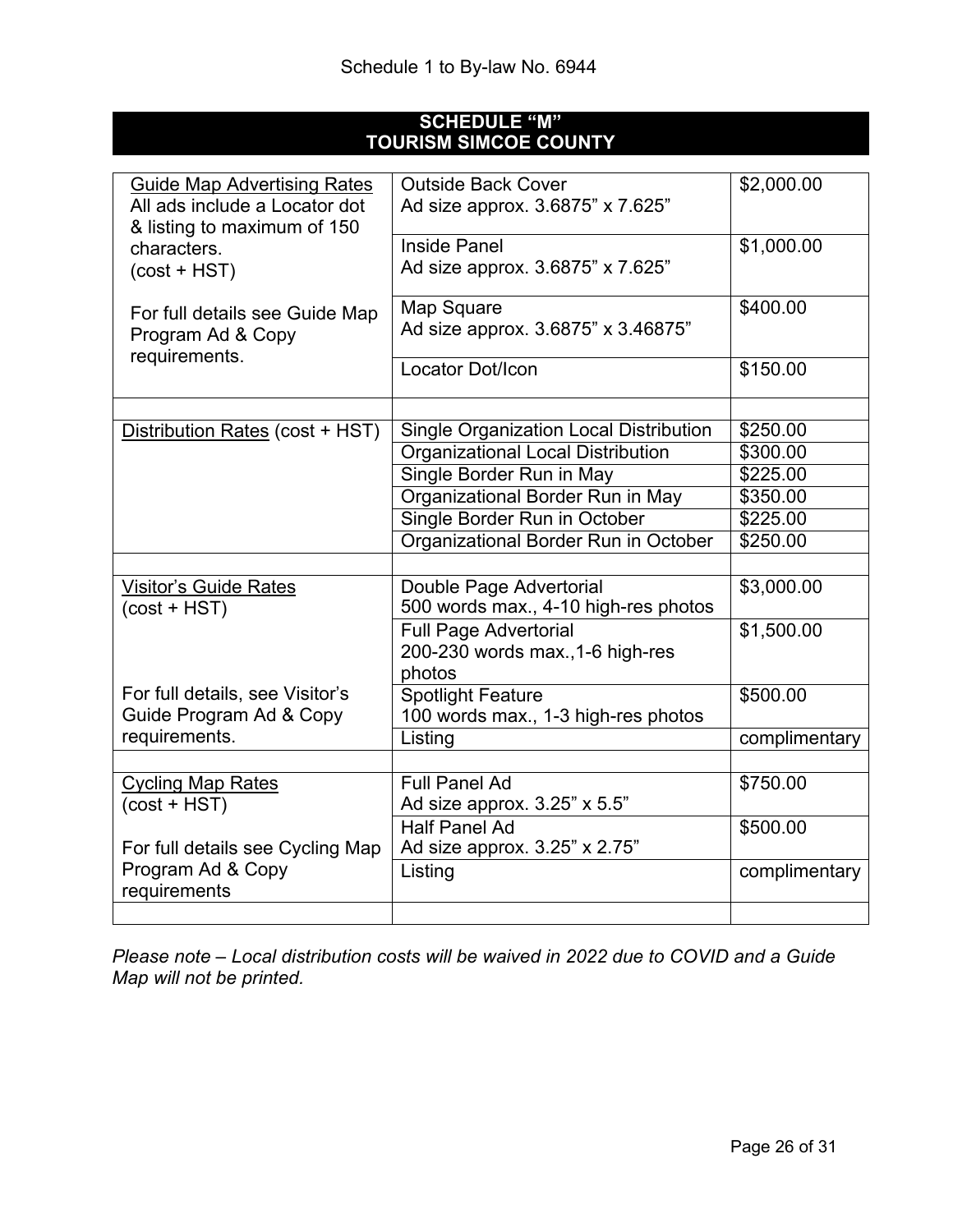## **SCHEDULE "N" TRANSPORTATION AND ENGINEERING**

## **Oversized/Overweight Load Permits**

| <b>Single Move Permit</b>    | \$50.00  |
|------------------------------|----------|
| <b>Annual Permit</b>         | \$300.00 |
| <b>Special Annual Permit</b> | \$300.00 |

## **Engineering Review, Agreements, Permits & Reports**

| <b>Engineering Review Application</b>        | <b>Site Plan Applications:</b>             |
|----------------------------------------------|--------------------------------------------|
|                                              | \$300.00 - initial submission review only  |
|                                              | \$100.00 - for each additional/subsequent  |
|                                              | submission                                 |
|                                              | <b>Subdivision Applications:</b>           |
|                                              | \$500.00 - initial submission review only  |
|                                              | \$250.00 - for each additional/subsequent  |
|                                              | Submission                                 |
| <b>Encroachment Agreements</b>               | $$350.00 +$ legal costs                    |
| <b>Development Agreements</b>                | $$350.00 +$ legal costs                    |
| Roads Authority Agreement - Improvement      | 0.5% of total cost of road works           |
|                                              | improvement. Minimum \$350.00,             |
|                                              | maximum \$5,000.00 + legal costs.          |
| Roads Authority Agreement - Aggregate        | 0.5% of total cost of road works           |
|                                              | improvement. Minimum \$350.00,             |
|                                              | maximum $$5,000.00 +$ legal costs.         |
| Road Occupancy Permit - Minor                | \$100.00                                   |
| Road Occupancy Permit - Major                | \$500.00                                   |
| Setback By-Law Minor Variance Application    | \$150.00 (plus actual costs)               |
| Setback By-Law Minor Variance Appeal         | \$125.00                                   |
| -Residential/Field<br><b>Entrance Permit</b> | \$100.00                                   |
| -Alteration/Pave                             | \$100.00                                   |
| -Commercial/Industrial                       | \$250.00                                   |
| -Temporary                                   | $$150.00 + Deposit ( $2,000. to $10,000.)$ |
| -Sub-division                                | \$250.00                                   |
| <b>Entrance Permit Appeal</b>                | \$125.00                                   |
| Sign Permit - Portable Signs (A,B,C)         | \$50.00 non-refundable                     |
| <b>Ground/Pylon Signs</b>                    | \$150.00 non-refundable                    |
| <b>Billboard/Field Signs</b>                 | \$150.00 (\$100.00 + HST renewal           |
|                                              | annually)                                  |
| Traffic Count Reports-Spring, Summer, Fall   | $$50.00 + HST$ per report                  |
| <b>Traffic Signal Timing plans</b>           | \$50.00 + HST per report                   |
| <b>Intersection Reports</b>                  | $$150.00 + HST$ per report                 |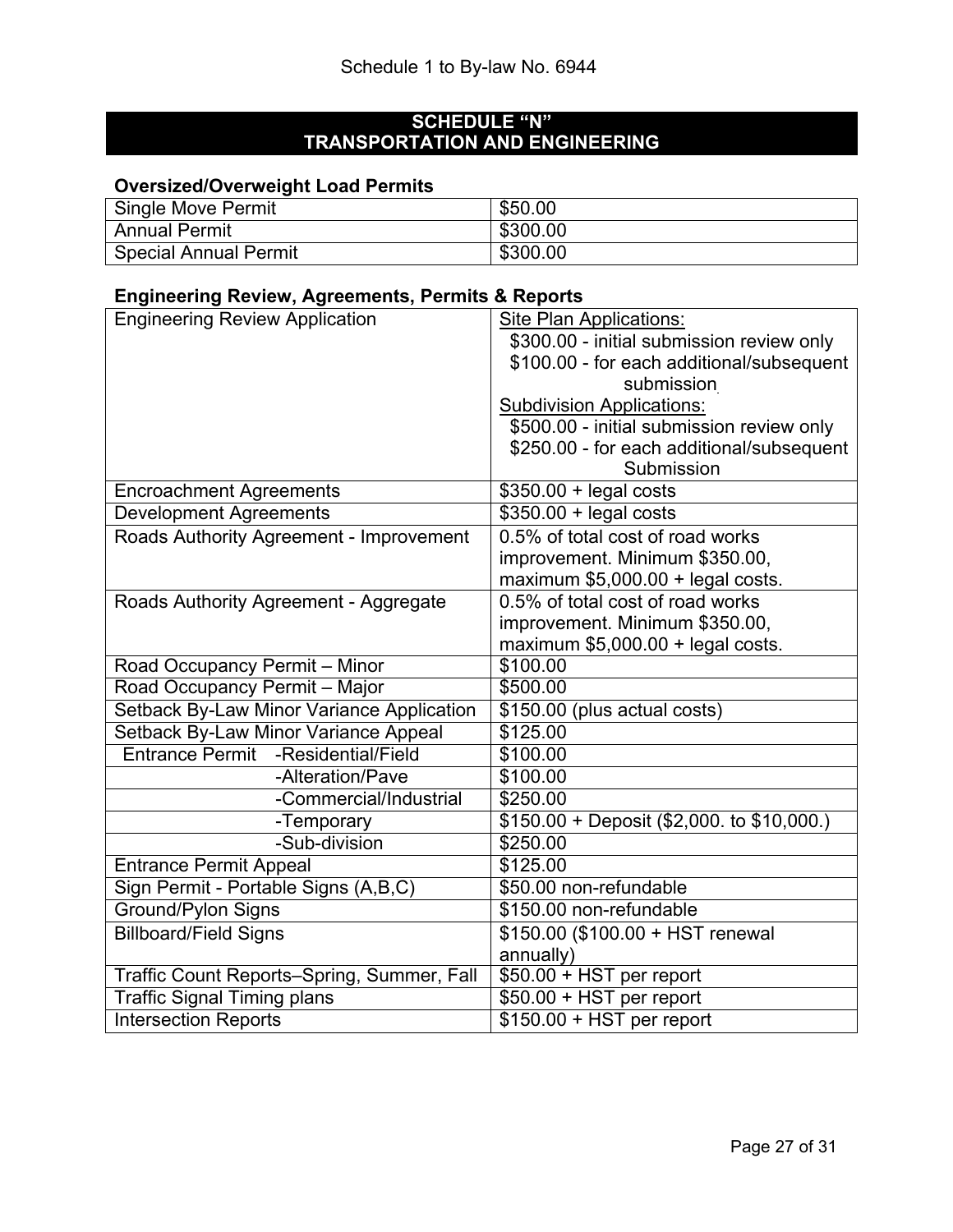## **Cost Recovery**

| Recover costs from damage to County<br>infrastructure resulting from a reported<br>collision | Full cost recovery |
|----------------------------------------------------------------------------------------------|--------------------|
|----------------------------------------------------------------------------------------------|--------------------|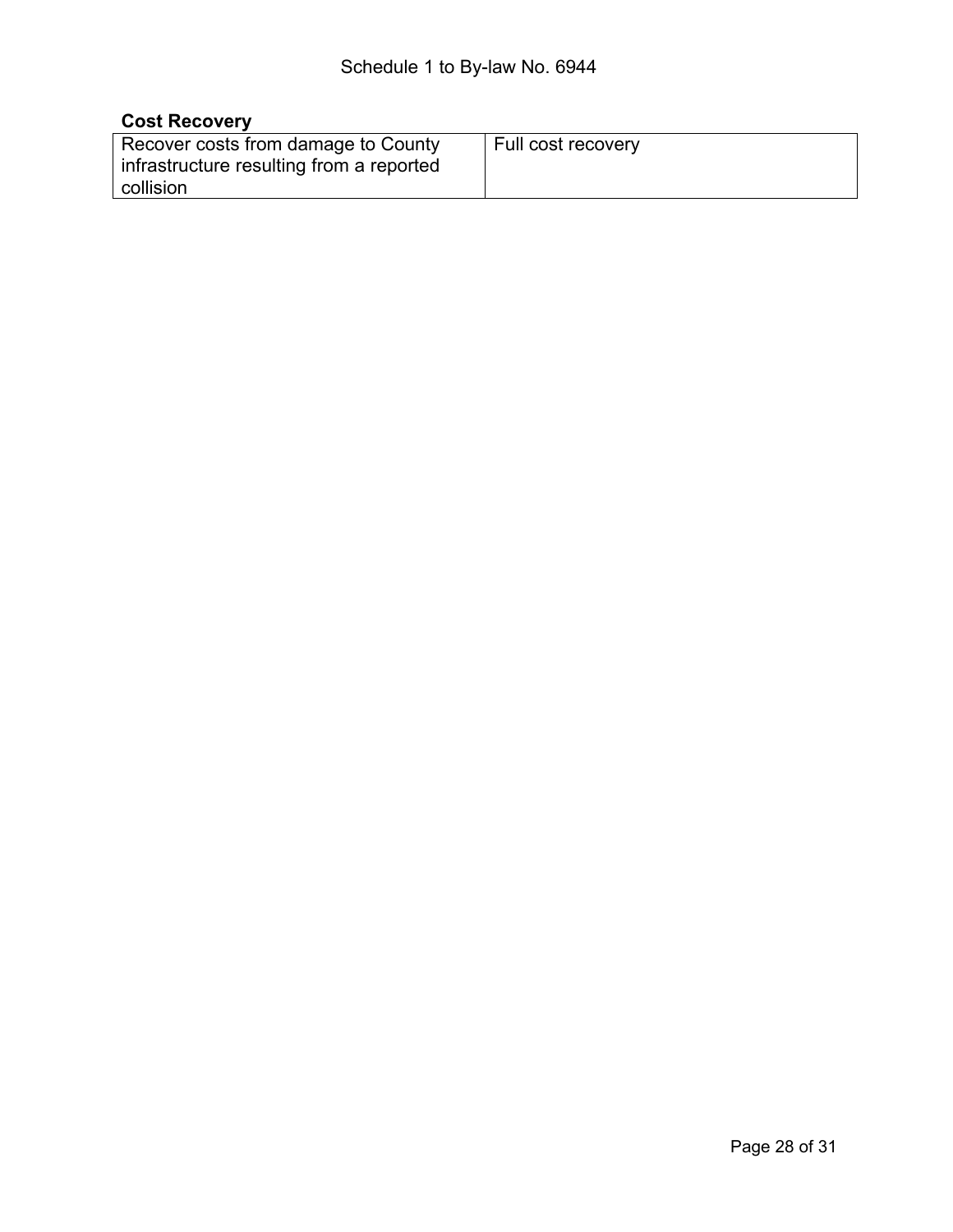#### **SCHEDULE "O" LEGAL SERVICES**

## **Social Housing**

| Mortgage Discharges    | \$295.00 plus disbursements |
|------------------------|-----------------------------|
| Mortgage Postponements | \$395.00 plus disbursements |
| Mortgages              | \$395.00 plus disbursements |

## **Development Approvals**

| <b>Road Widenings</b> | $\frac{1}{2}$ \$1,200.00 deposit + full cost |  |  |
|-----------------------|----------------------------------------------|--|--|
|                       | recovery                                     |  |  |
| Easements             | $$1,200.00$ deposit + full cost              |  |  |
|                       | recovery                                     |  |  |

## **Development Agreements**

| Preparation & review of development      | $$1,200.00$ deposit + full cost |
|------------------------------------------|---------------------------------|
| agreements including but not limited to: | recovery                        |
| - Road Occupancy Agreements              |                                 |
| - Encroachment Agreements                |                                 |
| - Drainage Act Agreements                |                                 |
| - Access Agreements                      |                                 |
| - Entrance Permit Agreements             |                                 |

## **General**

| Legal work for the benefit of third parties   | Full cost recovery |
|-----------------------------------------------|--------------------|
| including, but not limited to, legal review,  |                    |
| opinions, document preparation, registrations |                    |
| and certain appearances before boards and     |                    |
| tribunals                                     |                    |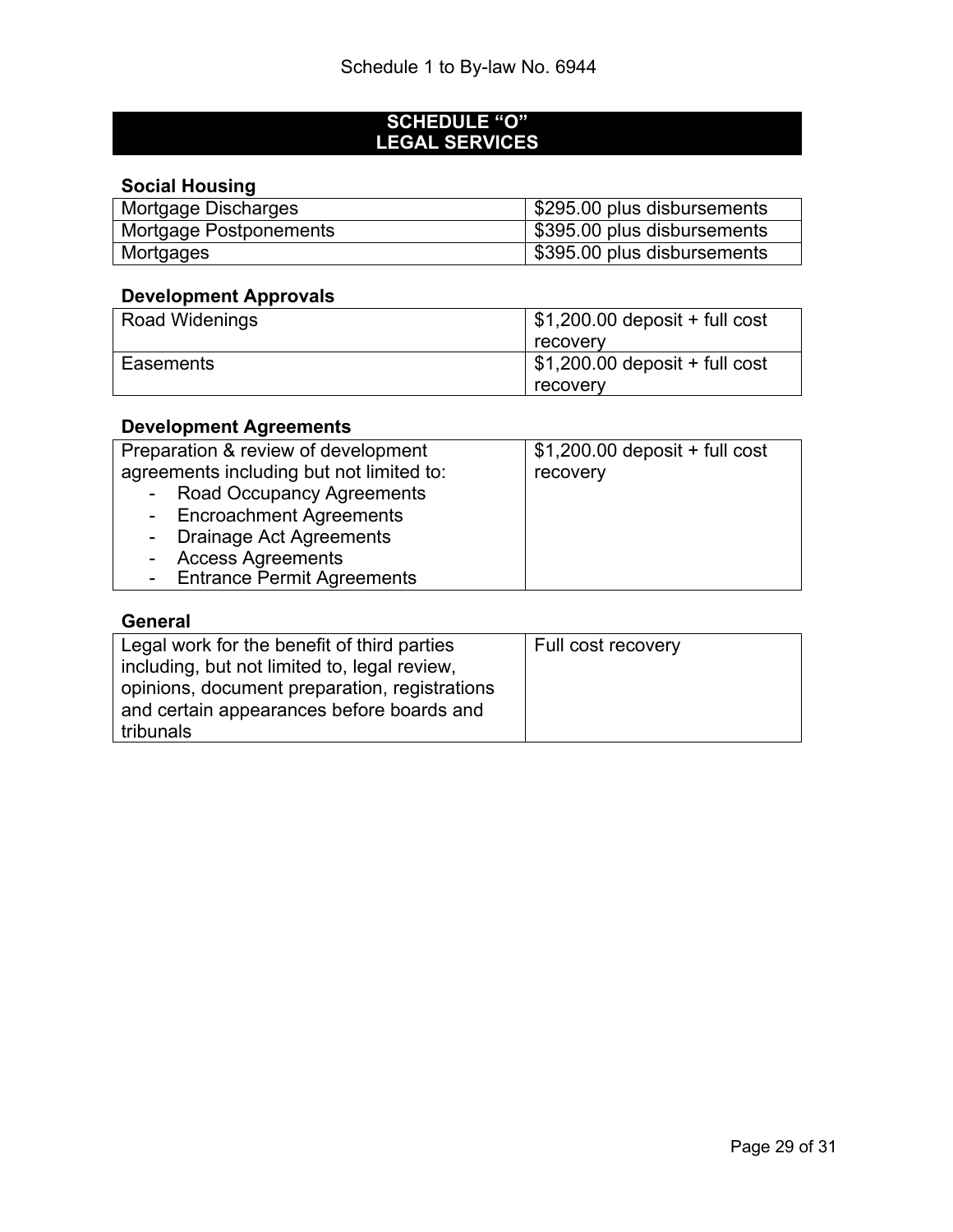## **SCHEDULE "P" TRANSIT**

## **LINX Transit Service:**

## **Route 1 – Penetanguishene/Midland to Barrie**

| From/To                  | Penetanguishene | Wyebridge | <b>Elmvale</b> | <b>Midhurst</b> | <b>Barrie</b>  |
|--------------------------|-----------------|-----------|----------------|-----------------|----------------|
|                          | -Midland Zone 3 | Zone 3    | Zone 2         | Zone 1          | Zone1          |
| Penetanguishene-Midland/ | \$2.00          | \$2.00    | \$4.00         | \$6.00          | \$6.00         |
| Zone 3                   |                 |           |                |                 |                |
| Wyebridge / Zone 3       | \$2.00          | \$2.00    | \$4.00         | \$6.00          | \$6.00         |
| Elmvale / Zone2          | \$4.00          | \$4.00    | \$2.00         | \$4.00          | \$4.00         |
| Midhurst / Zone 1        | \$6.00          | \$6.00    | \$4.00         | \$2.00          | $\sqrt{$2.00}$ |
| Barrie / Zone 1          | \$6.00          | \$6.00    | \$4.00         | \$2.00          | \$2.00         |

## **Route 2 – Barrie to Wasaga Beach**

| From/To               | Wasaga Beach | <b>Stayner</b> | <b>Brentwood</b> | <b>Angus</b> | <b>Barrie</b> |
|-----------------------|--------------|----------------|------------------|--------------|---------------|
|                       | Zone 3       | Zone 3         | Zone 2           | Zone 1       | Zone1         |
| Wasaga Beach / Zone 3 | \$2.00       | \$2.00         | \$4.00           | \$6.00       | \$6.00        |
| Stayner / Zone3       | \$2.00       | \$2.00         | \$4.00           | \$6.00       | \$6:00        |
| Brentwood / Zone 2    | \$4.00       | \$4.00         | \$2.00           | \$4.00       | \$4.00        |
| Angus / Zone 1        | \$6.00       | \$6.00         | \$4.00           | \$2.00       | \$2.00        |
| Barrie / Zone 1       | \$6.00       | \$6.00         | \$4.00           | \$2.00       | \$2.00        |

## **Route 3 – Orillia to Barrie**

| From/To                                             | <b>Orillia</b><br>Zone 2 | <b>Forestview</b><br>Road / Zone 2 | <b>Oro Station -</b><br><b>Lake Simcoe</b><br>Airport/<br>Zone 1 | <b>Barrie</b><br>Zone1 |
|-----------------------------------------------------|--------------------------|------------------------------------|------------------------------------------------------------------|------------------------|
| Orillia / Zone 2                                    | \$2.00                   | \$2.00                             | \$4.00                                                           | \$4.00                 |
| Forestview Road / Zone 1                            | \$2.00                   | \$2.00                             | \$4.00                                                           | \$4.00                 |
| <b>Oro Station - Lake Simcoe</b><br>Airport /Zone 1 | \$4.00                   | \$4.00                             | \$2.00                                                           | \$2.00                 |
| Barrie / Zone 1                                     | \$4.00                   | \$4.00                             | \$2.00                                                           | \$2.00                 |

## **Route 4 – Wasaga Beach to Collingwood**

| From/To                      | Wasaga<br><b>Beach</b><br>Zone 3 | 45 <sup>th</sup><br><b>Street</b><br>Zone 3 | Pine St. & Third<br>St.<br>Zone 3 | <b>Collingwood</b><br>Zone 3 |
|------------------------------|----------------------------------|---------------------------------------------|-----------------------------------|------------------------------|
| Wasaga Beach / Zone 3        | \$2.00                           | \$2.00                                      | \$2.00                            | \$2.00                       |
| 45th Street / Zone 3         | \$2.00                           | \$2.00                                      | \$2.00                            | \$2.00                       |
| Pine St. & Third St / Zone 3 | \$2.00                           | \$2.00                                      | \$2.00                            | \$2.00                       |
| Collingwood / Zone 3         | \$2.00                           | \$2.00                                      | \$2.00                            | \$2.00                       |